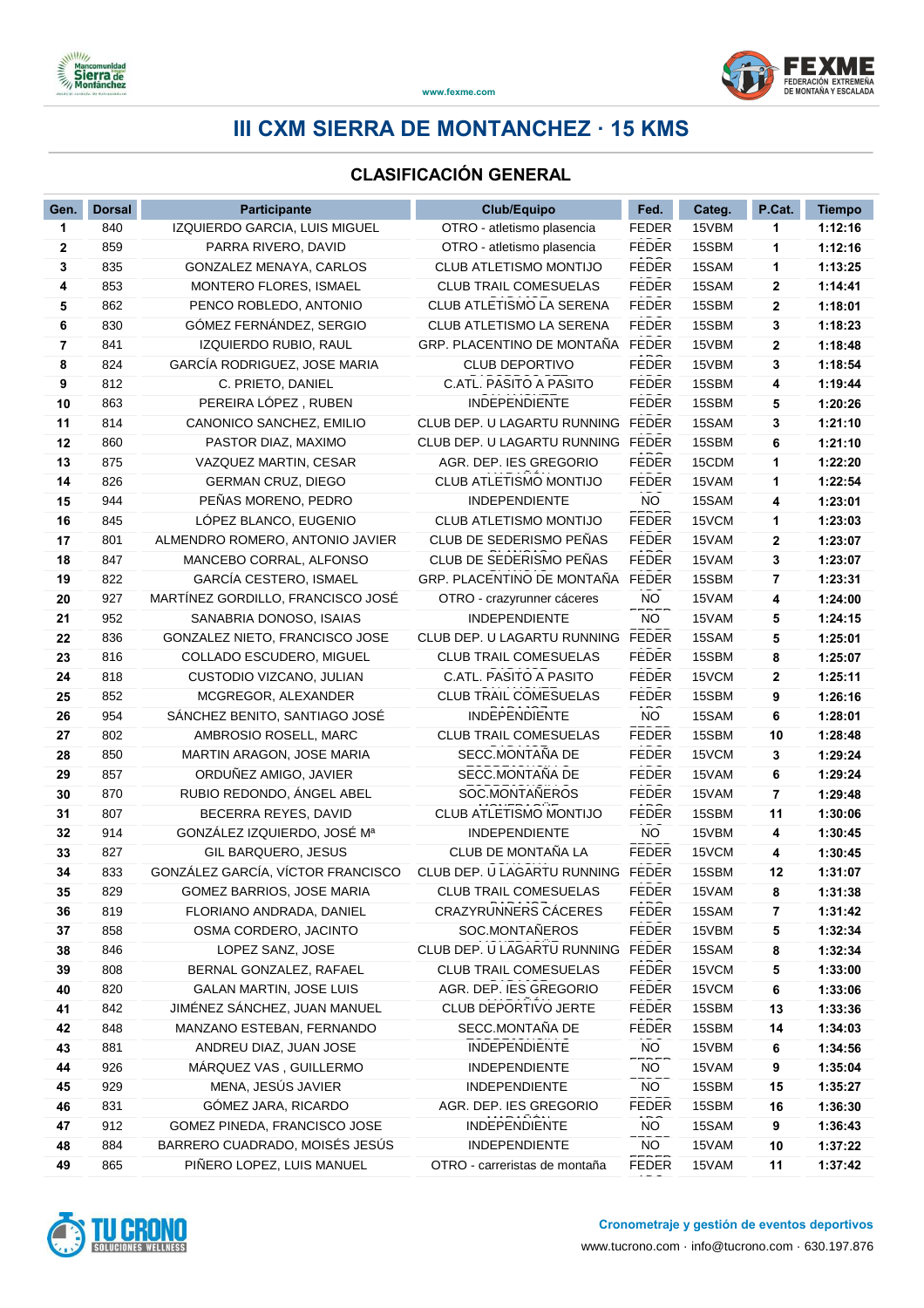| Gen. | <b>Dorsal</b> | <b>Participante</b>               | Club/Equipo                     | Fed.         | Categ. | P.Cat. | <b>Tiempo</b> |
|------|---------------|-----------------------------------|---------------------------------|--------------|--------|--------|---------------|
| 50   | 883           | BARDAJÍ ZÚÑIGA, JOSE ANTONIO      | CLUB ATLETISMO TRUJILLO         | NO.          | 15VCM  | 7      | 1:37:47       |
| 51   | 887           | <b>BENITO LARA, SILVIA</b>        | INDEPENDIENTE                   | <b>NO</b>    | 15SAF  | 1      | 1:37:57       |
| 52   | 960           | YELMO RAMÍREZ, ISABELO            | <b>INDEPENDIENTE</b>            | <b>NO</b>    | 15VCM  | 8      | 1:38:10       |
| 53   | 834           | GONZÁLEZ GARCÍA, JOSÉ ANTONIO     | <b>INDEPENDIENTE</b>            | <b>FEDER</b> | 15VBM  | 7      | 1:38:28       |
| 54   | 904           | FERNÁNDEZ GAGO, JOSÉ MANUEL       | <b>INDEPENDIENTE</b>            | <b>NO</b>    | 15VBM  | 8      | 1:38:36       |
| 55   | 811           | <b>BRUNO MARTÍN, MIRKO</b>        | CLUB DEP. U LAGARTU RUNNING     | <b>FEDER</b> | 15VAM  | 12     | 1:38:40       |
| 56   | 879           | ALFONSO PINILLA, BARTOLOMÉ        | <b>INDEPENDIENTE</b>            | NO           | 15VBM  | 9      | 1:39:05       |
| 57   | 825           | <b>GARCIA TRUJILLO, LADISLAO</b>  | SECC.MONTAÑA DE                 | <b>FEDER</b> | 15VCM  | 9      | 1:39:59       |
| 58   | 872           | SALGUERO DÍAZ, ISIDRO             | ASOC DEPORTIVA VEGAS            | <b>FEDER</b> | 15SBM  | 17     | 1:40:43       |
| 59   | 920           | JIMÉNEZ REQUENA, FRANCISCO MANUEL | <b>INDEPENDIENTE</b>            | <b>NO</b>    | 15VBM  | 10     | 1:40:45       |
| 60   | 956           | SANTOS MARTIN, SANTIAGO           | OTRO - fondistas moralos        | NO.          | 15VAM  | 13     | 1:40:45       |
| 61   | 810           | BRAVO JORDÁN, FRANCISCO JAVIER    | A.DEP.SOLI.EXTREMADURA          | <b>FEDER</b> | 15VAM  | 14     | 1:41:13       |
| 62   | 873           | SANCHEZ AVILA, FRANCISCO MANUEL   | INDEPENDIENTE                   | <b>FEDER</b> | 15SBM  | 18     | 1:41:15       |
| 63   | 935           | MUÑOZ LIBERAL, ANGELICA           | <b>INDEPENDIENTE</b>            | NO.          | 15VAF  | 1      | 1:41:15       |
| 64   | 900           | CURIEL PALOMINO, JOSE FRANCISCO   | <b>INDEPENDIENTE</b>            | NO.          | 15VCM  | 10     | 1:41:17       |
| 65   | 898           | CORREA PARDAL, SUSANA             | <b>INDEPENDIENTE</b>            | <b>NO</b>    | 15VAF  | 2      | 1:41:19       |
| 66   | 931           | MOLANO FERNANDEZ, ADOLFO          | <b>INDEPENDIENTE</b>            | NO.          | 15VAM  | 15     | 1:41:23       |
| 67   | 874           | SANCHEZ PULIDO, FRANCISCO JOSÉ    | OTRO - tomate running miajadas  | <b>FEDER</b> | 15VBM  | 11     | 1:41:29       |
| 68   | 888           | BORREGUERO HERRERA, JORGE         | <b>INDEPENDIENTE</b>            | <b>NO</b>    | 15VAM  | 16     | 1:41:43       |
| 69   | 915           | GONZÁLEZ TELLO, ALFONSO           | OTRO - tomate running miajadas  | NO.          | 15VBM  | 12     | 1:41:46       |
| 70   | 918           | HERNÁNDEZ CANDELARIO, ANTONIO     | <b>INDEPENDIENTE</b>            | NO.          | 15SAM  | 10     | 1:42:32       |
| 71   | 821           | GALLARDO MARTÍN, MANUEL           | <b>CLUB ATLETISMO BADAJOZ</b>   | <b>FEDER</b> | 15VAM  | 17     | 1:42:45       |
| 72   | 910           | GARCÍA GARCÍA, JAVIER             | OTRO - villanueva corre y mucho | <b>NO</b>    | 15VAM  | 18     | 1:43:00       |
| 73   | 893           | CARRETERO GOMEZ, AURELIO          | OTRO - carreristas de montaña   | <b>NO</b>    | 15VBM  | 13     | 1:43:13       |
| 74   | 871           | SALAS CASTUERA, ALBERTO           | SECC.MONTAÑA C.P.               | <b>FEDER</b> | 15JVM  | 1      | 1:43:13       |
| 75   | 892           | CARBALLO ORTEGA, JOAQUIN          | OTRO - ap peña del aguila       | <b>NO</b>    | 15VAM  | 19     | 1:43:18       |
| 76   | 959           | TEJEDA ROMERO, JUAN VICENTE       | <b>INDEPENDIENTE</b>            | NO.          | 15VAM  | 20     | 1:43:22       |
| 77   | 923           | LUMBRERAS DURAN, JUAN CARLOS      | OTRO - club maratón caceres     | NO.          | 15VCM  | 11     | 1:43:39       |
| 78   | 895           | CASTILLO RODRIGUEZ, ANTONIO       | <b>INDEPENDIENTE</b>            | NO.          | 15VCM  | 12     | 1:44:13       |
| 79   | 909           | GARCIA CASQUERO, DAVID            | OTRO - crazyrunner cáceres      | NO.          | 15VAM  | 21     | 1:44:42       |
| 80   | 838           | HERNÁNDEZ HORNERO, ANTONIO        | SECC.MONTAÑA C.P.               | <b>FEDER</b> | 15VCM  | 13     | 1:45:32       |
| 81   | 878           | MOLERO CASTRO, FERNANDO           | OTRO - h.m. hotels vertical     | <b>FEDER</b> | 15VAM  | 22     | 1:45:39       |
| 82   | 880           | ÁLVAREZ MAIDERO, PALOMA           | <b>INDEPENDIENTE</b>            | <b>NO</b>    | 15SAF  | 2      | 1:45:46       |
| 83   | 913           | GONZÁLEZ GUEMES, SERGIO           | <b>INDEPENDIENTE</b>            | NO.          | 15SBM  | 19     | 1:46:29       |
| 84   | 936           | MUÑOZ PRIETO, FERNANDO            | <b>INDEPENDIENTE</b>            | <b>NO</b>    | 15VBM  | 14     | 1:47:11       |
| 85   | 823           | GARCIA PIÑAS, VIRGINIA            | CLUB ATLETISMO TRUJILLO         | <b>FEDER</b> | 15SAF  | 3      | 1:47:56       |
| 86   | 949           | REDONDO RODRIGUEZ, JUAN FELIX     | OTRO - tomate running miajadas  | NO.          | 15VBM  | 15     | 1:49:07       |
| 87   | 901           | DÍAZ GARCÍA, JESÚS MARIANO        | OTRO - tomate running miajadas  | NO.          | 15VCM  | 14     | 1:49:07       |
| 88   | 828           | GIRALDO VILA, MARIA LUISA         | <b>INDEPENDIENTE</b>            | FEDER        | 15VAF  | 3      | 1:49:25       |
| 89   | 921           | LECHÓN LÓPEZ, MARÍA JOSE          | C.ATL. PASITO A PASITO          | <b>NO</b>    | 15VBF  | 1      | 1:50:13       |
| 90   | 916           | <b>GRANDE SERRADILLA, MONTSE</b>  | OTRO - tomate running miajadas  | NO           | 15VAF  | 4      | 1:50:14       |
| 91   | 896           | CHAVES ROLLIZO, PEDRO             | <b>INDEPENDIENTE</b>            | NO           | 15SBM  | 20     | 1:50:55       |
| 92   | 919           | HURTADO LIBERAL, MIGUEL ANGEL     | OTRO - atopísimo team           | NO.          | 15SBM  | 21     | 1:50:55       |
| 93   | 940           | PALOMO DE ONÍS GUTIÉRREZ, JULIÁN  | OTRO - atopísimo team           | NO.          | 15SBM  | 22     | 1:50:55       |
| 94   | 854           | MONTES MORENO, JAVIER             | <b>INDEPENDIENTE</b>            | <b>FEDER</b> | 15VAM  | 23     | 1:50:55       |
| 95   | 894           | CARRIÓN MERINO, ITAMAR            | <b>INDEPENDIENTE</b>            | <b>NO</b>    | 15SAM  | 11     | 1:50:56       |
| 96   | 937           | MUÑOZ PRIETO, ANTONIO             | <b>INDEPENDIENTE</b>            | NO.          | 15VCM  | 15     | 1:51:08       |
| 97   | 897           | COLORADO TIENZA, JORGE            | <b>INDEPENDIENTE</b>            | NO           | 15SAM  | 12     | 1:52:16       |
| 98   | 922           | LOZANO ALONSO, MANUEL             | <b>INDEPENDIENTE</b>            | NO           | 15SBM  | 23     | 1:52:24       |
| 99   | 946           | PÉREZ CÁCERES, DIEGO              | <b>INDEPENDIENTE</b>            | NO.          | 15SAM  | 13     | 1:52:40       |
| 100  | 953           | SANABRIA DONOSO, JUAN JOSÉ        | OTRO - cde pajarones            | NO.          | 15VBM  | 16     | 1:53:15       |
| 101  | 924           | MANZANO MOGOLLÓN, GONZALO         | <b>INDEPENDIENTE</b>            | <b>NO</b>    | 15SAM  | 14     | 1:53:32       |
| 102  | 869           | ROMERO RODRIGUEZ, NOELIA          | CLUB DE SEDERISMO PEÑAS         | <b>FEDER</b> | 15SBF  | 1      | 1:53:38       |
| 103  | 899           | CUADRADO REDONDO, JOSE ANTONIO    | <b>INDEPENDIENTE</b>            | $NO$         | 15VBM  | 17     | 1:54:36       |
| 104  | 932           | MORATO PRIETO, JUAN PEDRO         | INDEPENDIENTE                   | NO.          | 15SBM  | 24     | 1:54:40       |
| 105  | 905           | FERNANDEZ TEJADA, JUAN CARLOS     | <b>INDEPENDIENTE</b>            | NO.          | 15VAM  | 24     | 1:54:41       |
| 106  | 837           | GUILLÉN PRIETO, LUIS MIGUEL       | GRP. PLACENTINO DE MONTAÑA      | FEDER        | 15SBM  | 25     | 1:54:41       |
|      |               |                                   |                                 |              |        |        |               |

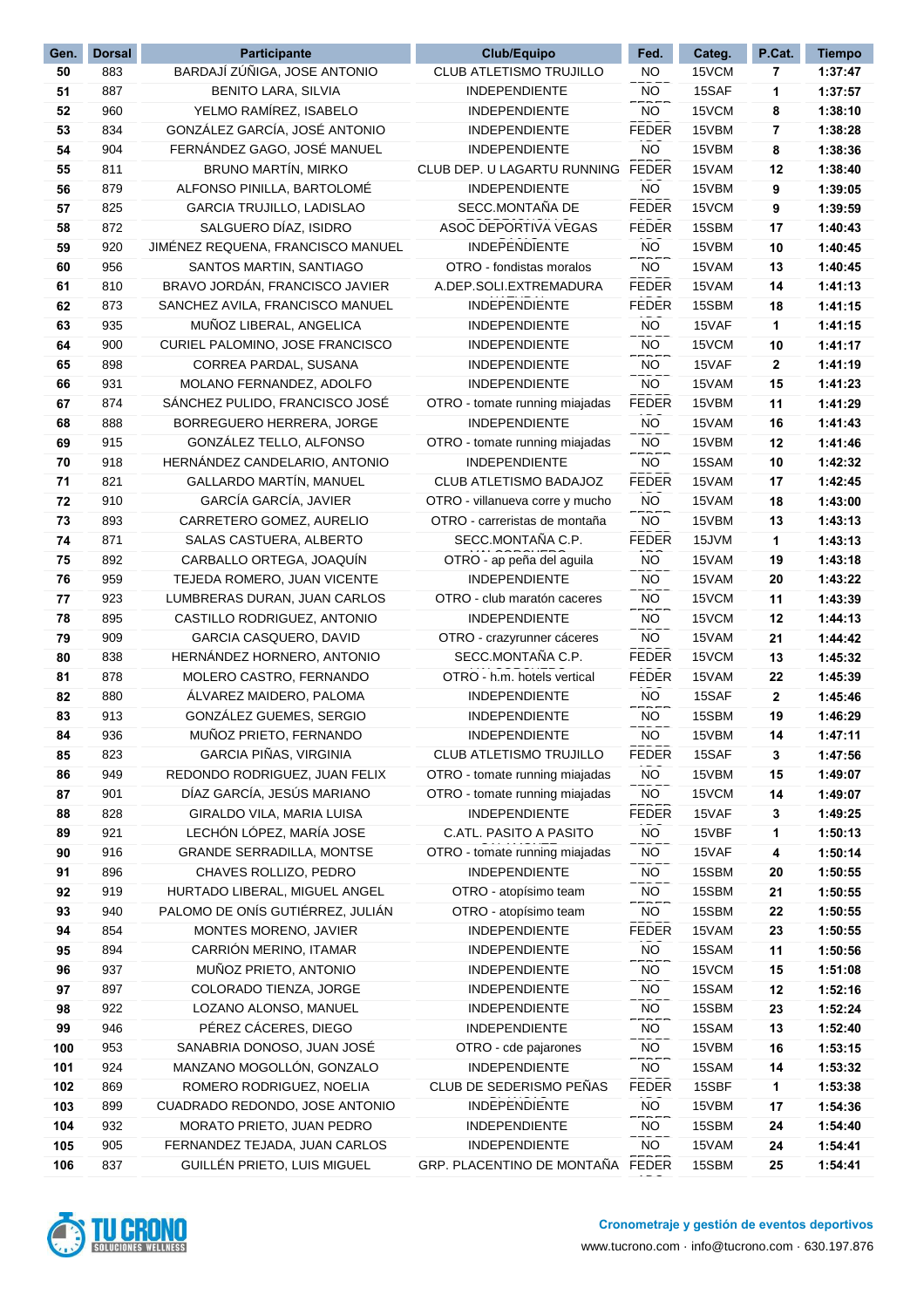| Gen. | <b>Dorsal</b> | <b>Participante</b>             | Club/Equipo                     | Fed.         | Categ. | P.Cat. | <b>Tiempo</b> |
|------|---------------|---------------------------------|---------------------------------|--------------|--------|--------|---------------|
| 107  | 803           | ARIAS GARCÍA, JOSÉ EULALIO      | CRAZYRUNNERS CÁCERES            | <b>FEDER</b> | 15SBM  | 26     | 1:54:56       |
| 108  | 886           | BELLO VILLANUEVA, GUSTAVO       | OTRO - club maratón cáceres     | <b>NO</b>    | 15SBM  | 27     | 1:54:56       |
| 109  | 866           | POZO SANMARTIN, JOSE CARLOS     | <b>INDEPENDIENTE</b>            | <b>FEDER</b> | 15VCM  | 16     | 1:55:00       |
| 110  | 817           | CRUZ SANCHEZ, ANTONIO           | CLUB ATLETISMO MONTIJO          | <b>FEDER</b> | 15VCM  | 17     | 1:55:30       |
| 111  | 885           | BAYON CANO, ANGELA              | OTRO - villanueva corre y mucho | <b>NO</b>    | 15VAF  | 5      | 1:55:46       |
| 112  | 938           | NIETO GÓMEZ, SONIA              | <b>INDEPENDIENTE</b>            | <b>NO</b>    | 15VAF  | 6      | 1:55:49       |
| 113  | 856           | OLALLA NUÑEZ, CONCHI            | SECC.MONTAÑA C.P.               | <b>FEDER</b> | 15VAF  | 7      | 1:55:49       |
| 114  | 876           | APARICIO PEREZ, LUIS            | OTRO - club atletismo arroyo    | <b>FEDER</b> | 15SAM  | 15     | 1:56:11       |
| 115  | 945           | PEREZ CACERES, ANA              | <b>INDEPENDIENTE</b>            | NO.          | 15SAF  | 4      | 1:56:11       |
| 116  | 933           | MORENO GALLEGO, DAVID           | OTRO - atopísimo team           | <b>NO</b>    | 15SAM  | 16     | 1:56:17       |
| 117  | 843           | JORGE SILVA, LOLA               | <b>INDEPENDIENTE</b>            | <b>FEDER</b> | 15VAF  | 8      | 1:57:06       |
| 118  | 813           | CALLE NAVARRO, DANIEL           | <b>CLUB DEPORTIVO JERTE</b>     | <b>FEDER</b> | 15SAM  | 17     | 1:58:02       |
| 119  | 844           | LAJAS FERNÁDEZ, VANESA          | CRAZYRUNNERS CÁCERES            | <b>FEDER</b> | 15SBF  | 2      | 1:59:02       |
| 120  | 939           | PACHECO GÓMEZ, JUDITH           | OTRO - club maratón cáceres     | <b>NO</b>    | 15SAF  | 5      | 2:01:52       |
| 121  | 804           | BARBERO HERNÁNDEZ, MONTAÑA      | AGR. DEP. IES GREGORIO          | <b>FEDER</b> | 15VAF  | 9      | 2:02:35       |
| 122  | 867           | RODRÍGUEZ TREJO, JUAN JOSÉ      | CLUB ATLETISMO MONTIJO          | <b>FEDER</b> | 15SBM  | 28     | 2:04:10       |
| 123  | 809           | BONNEAU, MARIANNE               | ASOC.DEP. CATELSA DE            | <b>FEDER</b> | 15VAF  | 10     | 2:05:51       |
| 124  | 855           | MOUSTACHE, JEROME               | ASOC.DEP. CATELSA DE            | <b>FEDER</b> | 15VAM  | 25     | 2:05:51       |
| 125  | 934           | MORENO VILLAESCUSA, MARIA LUISA | <b>INDEPENDIENTE</b>            | <b>NO</b>    | 15VAF  | 11     | 2:06:48       |
| 126  | 955           | SANTOS CLEMENTE, JESUS MARIA    | OTRO - club atletismo coria     | <b>NO</b>    | 15VBM  | 18     | 2:07:39       |
| 127  | 911           | GIRALDO VILA, NIEVES            | OTRO - carreristas de montaña   | <b>NO</b>    | 15VAF  | 12     | 2:08:39       |
| 128  | 951           | SALCEDO MACHADO, ARIEL          | OTRO - aacb                     | <b>NO</b>    | 15VAM  | 26     | 2:08:39       |
| 129  | 815           | CASALLO FERNANDEZ, MIGUEL ANGEL | CLUB ATLETISMO TRUJILLO         | <b>FEDER</b> | 15VBM  | 19     | 2:08:44       |
| 130  | 917           | <b>GRIJOTA TEJEDA, ANTONIA</b>  | <b>INDEPENDIENTE</b>            | <b>NO</b>    | 15VAF  | 13     | 2:09:06       |
| 131  | 877           | <b>GARCIA ABIN, MARIA</b>       | <b>INDEPENDIENTE</b>            | <b>FEDER</b> | 15SAF  | 6      | 2:09:33       |
| 132  | 902           | DIOSDADO MOLANO, MIRIAM         | OTRO - toubskal                 | <b>NO</b>    | 15SAF  | 7      | 2:11:04       |
| 133  | 889           | BRONCANO SÁNCHEZ, VIRGINIA      | OTRO - toubskal                 | <b>NO</b>    | 15SBF  | 3      | 2:11:04       |
| 134  | 941           | PARRA MERCHÁN, JOSE RAMÓN       | OTRO - toubskal                 | <b>NO</b>    | 15VBM  | 20     | 2:11:04       |
| 135  | 950           | RIVERA PÉREZ, TANIA             | <b>INDEPENDIENTE</b>            | <b>NO</b>    | 15CDF  | 1      | 2:12:14       |
| 136  | 908           | GALEANO GONZÁLEZ, CRISTINA      | <b>INDEPENDIENTE</b>            | <b>NO</b>    | 15SBF  | 4      | 2:12:56       |
| 137  | 806           | BARRENA BARRERO, ALFONSO        | C.ATL. PASITO A PASITO          | <b>FEDER</b> | 15VAM  | 27     | 2:14:52       |
| 138  | 957           | SANTOS MARTÍN, JUAN FRANCISCO   | OTRO - tomate running miajadas  | <b>NO</b>    | 15VAM  | 28     | 2:24:11       |
| 139  | 942           | PEDROSA RODRÍGUEZ, CRISTINA     | <b>INDEPENDIENTE</b>            | <b>NO</b>    | 15VAF  | 14     | 2:31:39       |
| 140  | 903           | DONCEL CORTES, RUBEN            | OTRO - crazyrunner cáceres      | <b>NO</b>    | 15SBM  | 29     | 2:31:39       |
|      |               |                                 |                                 |              |        |        |               |

**D--> 943 (no pasar control de salida) A--> 890** 

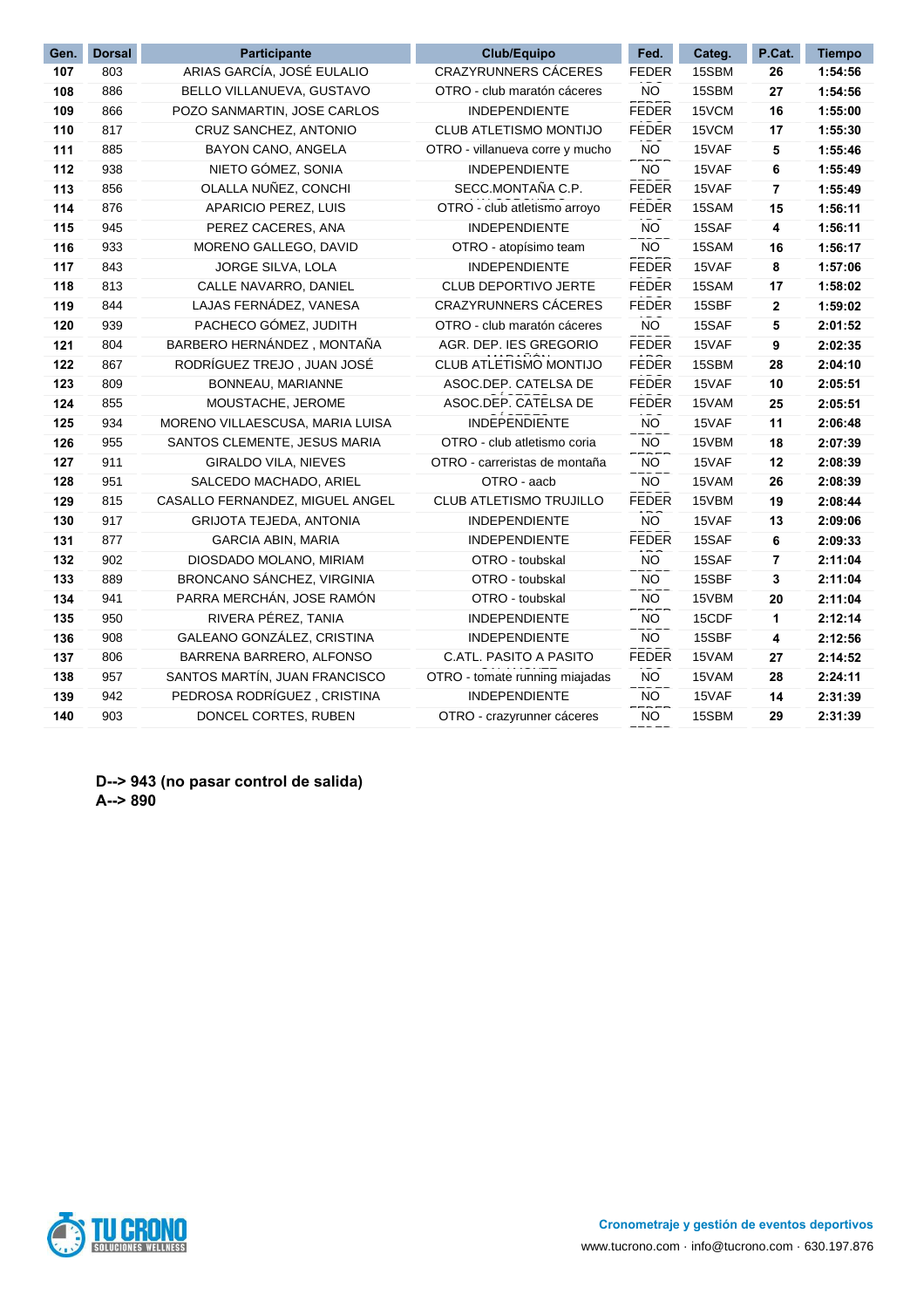



| <b>CATEGORÍA</b><br>15CDF |      |        |                     | 15CDF               |                                         |                      |          |
|---------------------------|------|--------|---------------------|---------------------|-----------------------------------------|----------------------|----------|
| <b>P/Cat</b>              | Gen. | Dorsal |                     | <b>Participante</b> | Fed.                                    | <b>Club/Equipo</b>   | Tiempo   |
|                           | 135  | 950    | RIVERA PEREZ, TANIA |                     | <b>NC</b><br><b>FEDER</b><br><b>ADO</b> | <b>INDEPENDIENTE</b> | 02:12:13 |

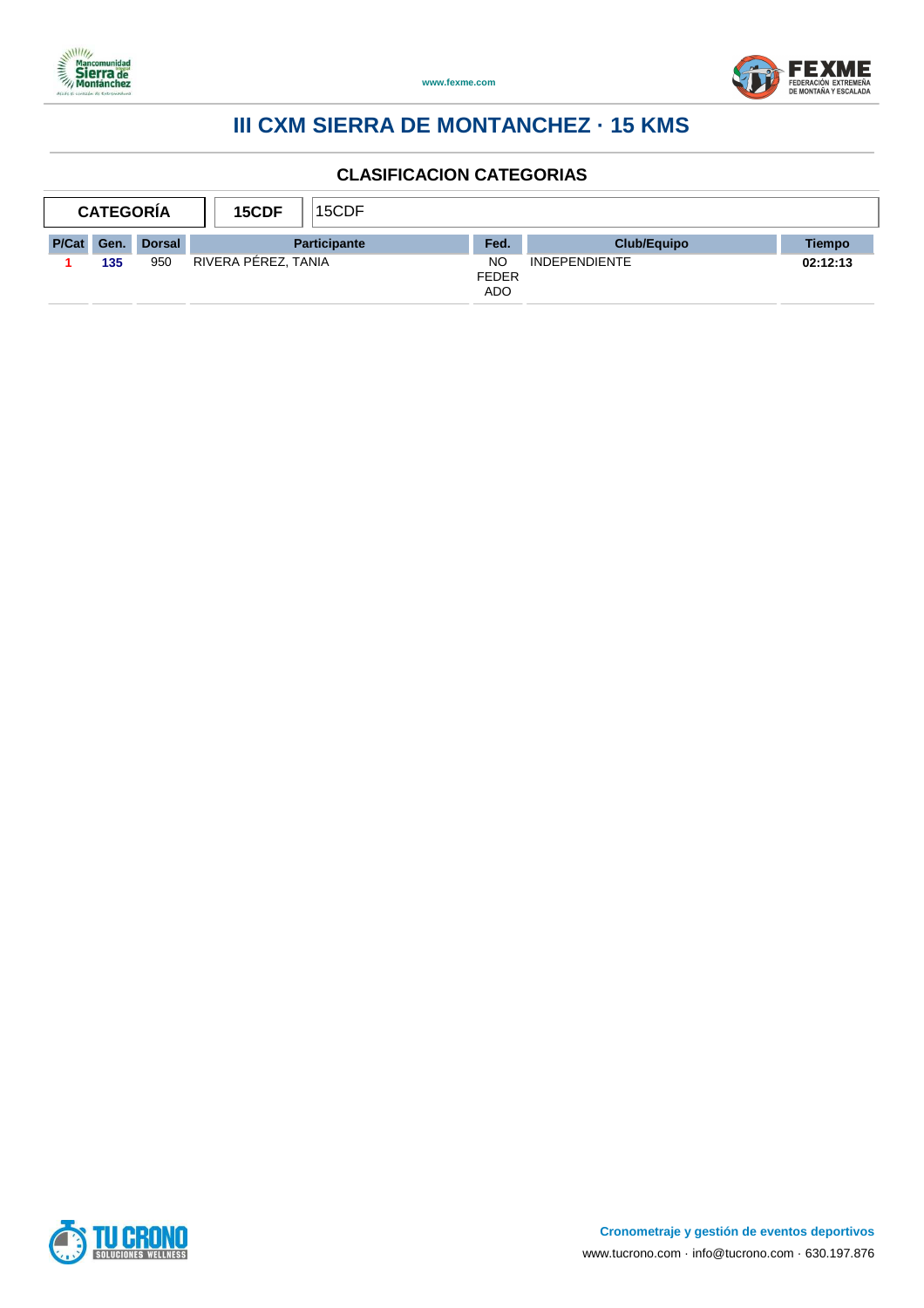



| <b>CATEGORÍA</b><br>15CDM |      |               |                       | 15CDM               |                          |                                      |          |
|---------------------------|------|---------------|-----------------------|---------------------|--------------------------|--------------------------------------|----------|
| P/Cat                     | Gen. | <b>Dorsal</b> |                       | <b>Participante</b> | Fed.                     | <b>Club/Equipo</b>                   | Tiempo   |
|                           | 13   | 875           | VAZQUEZ MARTIN, CESAR |                     | <b>ADO</b><br><b>EXT</b> | FEDER AGR. DEP. IES GREGORIO MARAÑÓN | 01:22:19 |

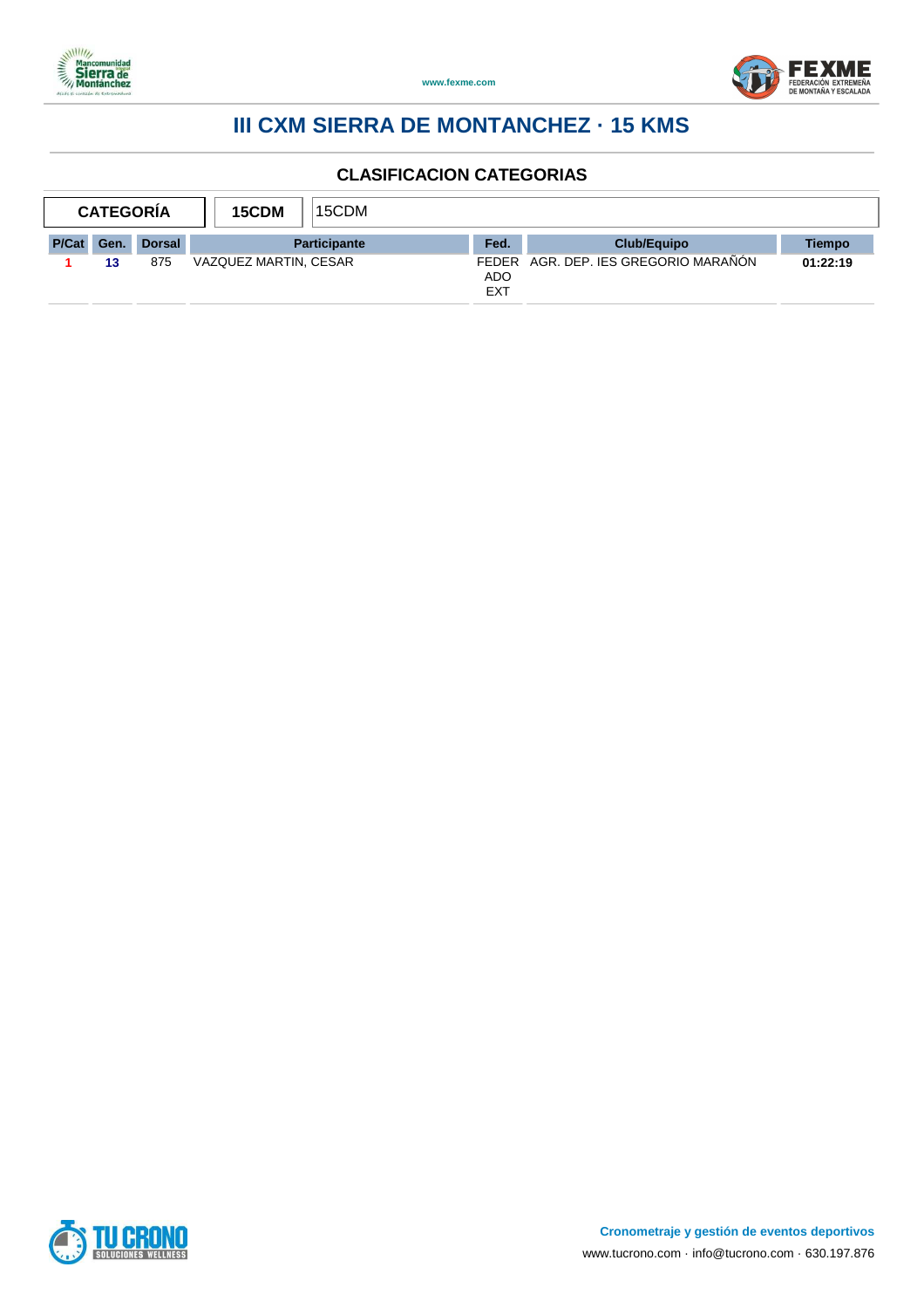



#### **CLASIFICACION CATEGORIAS**

**CATEGORÍA 15JVF** 15JVF

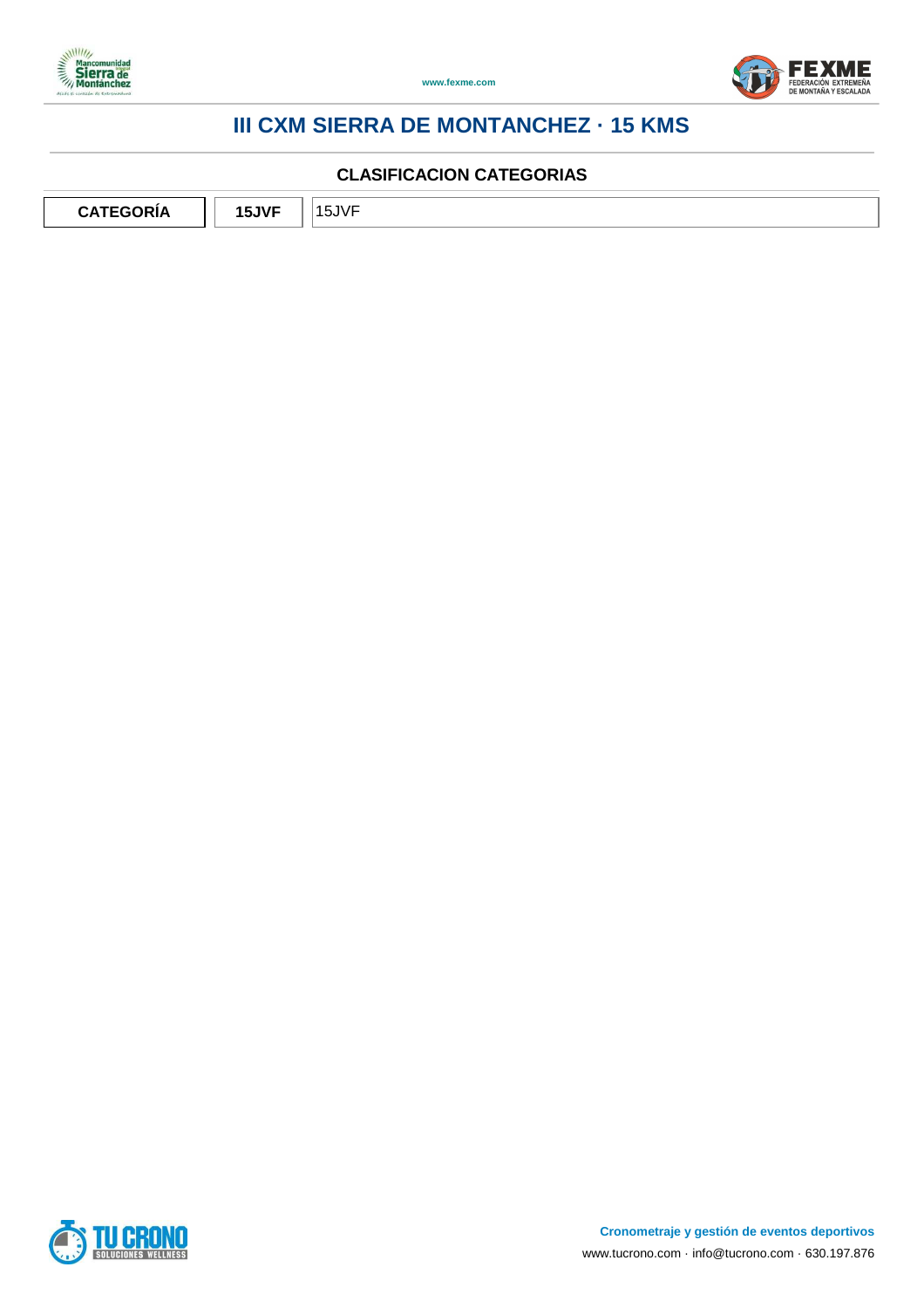



| <b>CATEGORÍA</b><br>15JVM |      | 15JVM         |                         |                     |                   |                                     |          |
|---------------------------|------|---------------|-------------------------|---------------------|-------------------|-------------------------------------|----------|
| P/Cat                     | Gen. | <b>Dorsal</b> |                         | <b>Participante</b> | Fed.              | Club/Equipo                         | Tiempo   |
|                           | 74   | 871           | SALAS CASTUERA, ALBERTO |                     | <b>ADO</b><br>EXT | FEDER SECC.MONTAÑA C.P. VALCORCHERO | 01:43:12 |

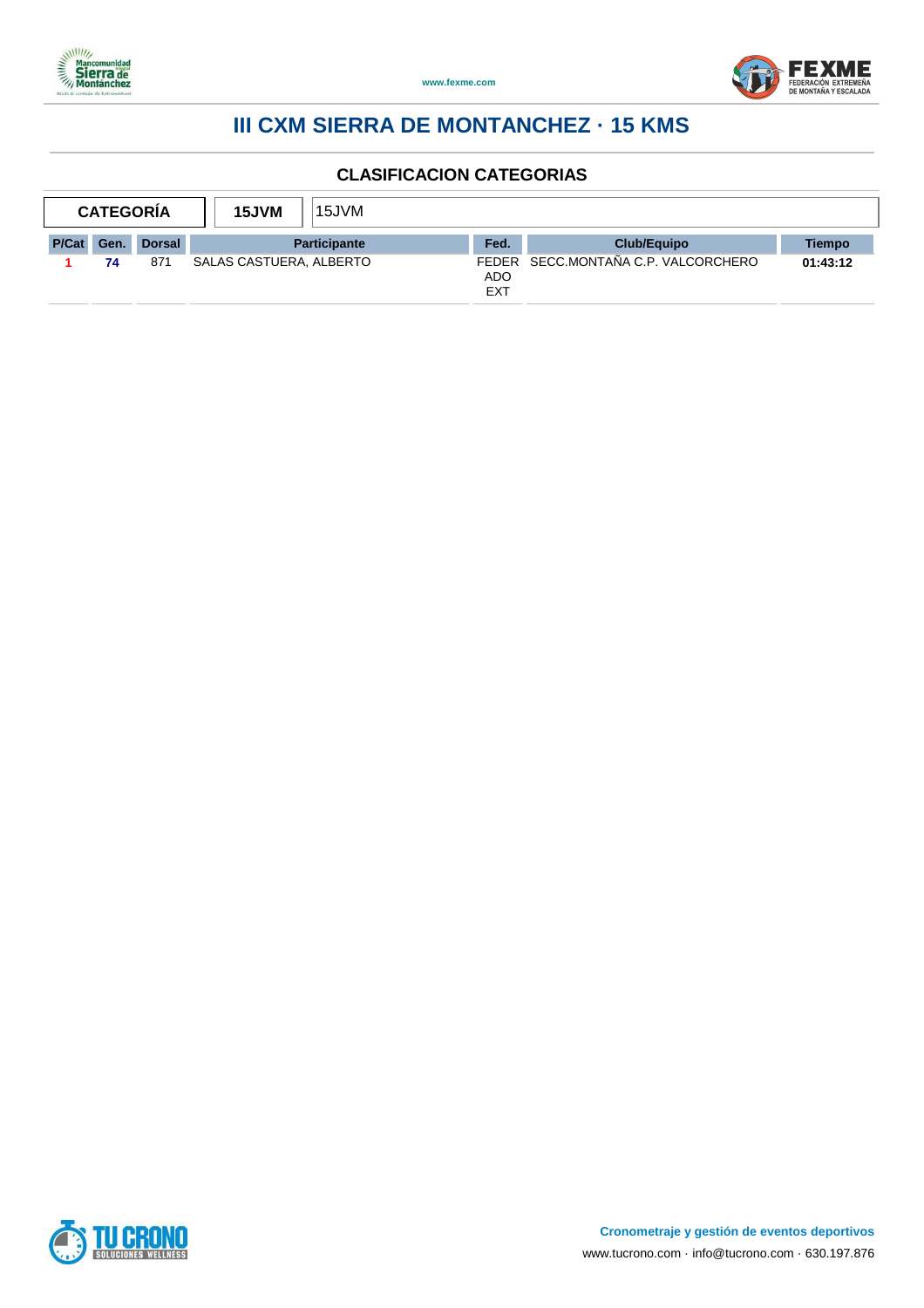



|                | <b>CATEGORÍA</b> |               | 15SAF                         | 15SAF |                                          |                                |               |
|----------------|------------------|---------------|-------------------------------|-------|------------------------------------------|--------------------------------|---------------|
| P/Cat          | Gen.             | <b>Dorsal</b> | Participante                  |       | Fed.                                     | <b>Club/Equipo</b>             | <b>Tiempo</b> |
|                | 51               | 887           | <b>BENITO LARA, SILVIA</b>    |       | <b>NO</b><br><b>FEDER</b><br><b>ADO</b>  | <b>INDEPENDIENTE</b>           | 01:37:56      |
| $\overline{2}$ | 82               | 880           | ÁLVAREZ MAIDERO, PALOMA       |       | NO.<br><b>FEDER</b><br><b>ADO</b>        | <b>INDEPENDIENTE</b>           | 01:45:45      |
| 3              | 85               | 823           | <b>GARCIA PIÑAS, VIRGINIA</b> |       | <b>FFDFR</b><br><b>ADO</b><br><b>EXT</b> | <b>CLUB ATLETISMO TRUJILLO</b> | 01:47:55      |
| 4              | 115              | 945           | PEREZ CACERES, ANA            |       | NO.<br><b>FEDER</b><br><b>ADO</b>        | <b>INDEPENDIENTE</b>           | 01:56:10      |
| 5              | 120              | 939           | PACHECO GÓMEZ, JUDITH         |       | <b>NO</b><br><b>FEDER</b><br><b>ADO</b>  | OTRO - club maratón cáceres    | 02:01:51      |
| 6              | 131              | 877           | <b>GARCIA ABIN, MARIA</b>     |       | <b>FEDER</b><br><b>ADO</b><br><b>NAC</b> | <b>INDEPENDIENTE</b>           | 02:09:32      |
| 7              | 132              | 902           | DIOSDADO MOLANO, MIRIAM       |       | NO.<br><b>FEDER</b><br>ADO               | OTRO - toubskal                | 02:11:03      |

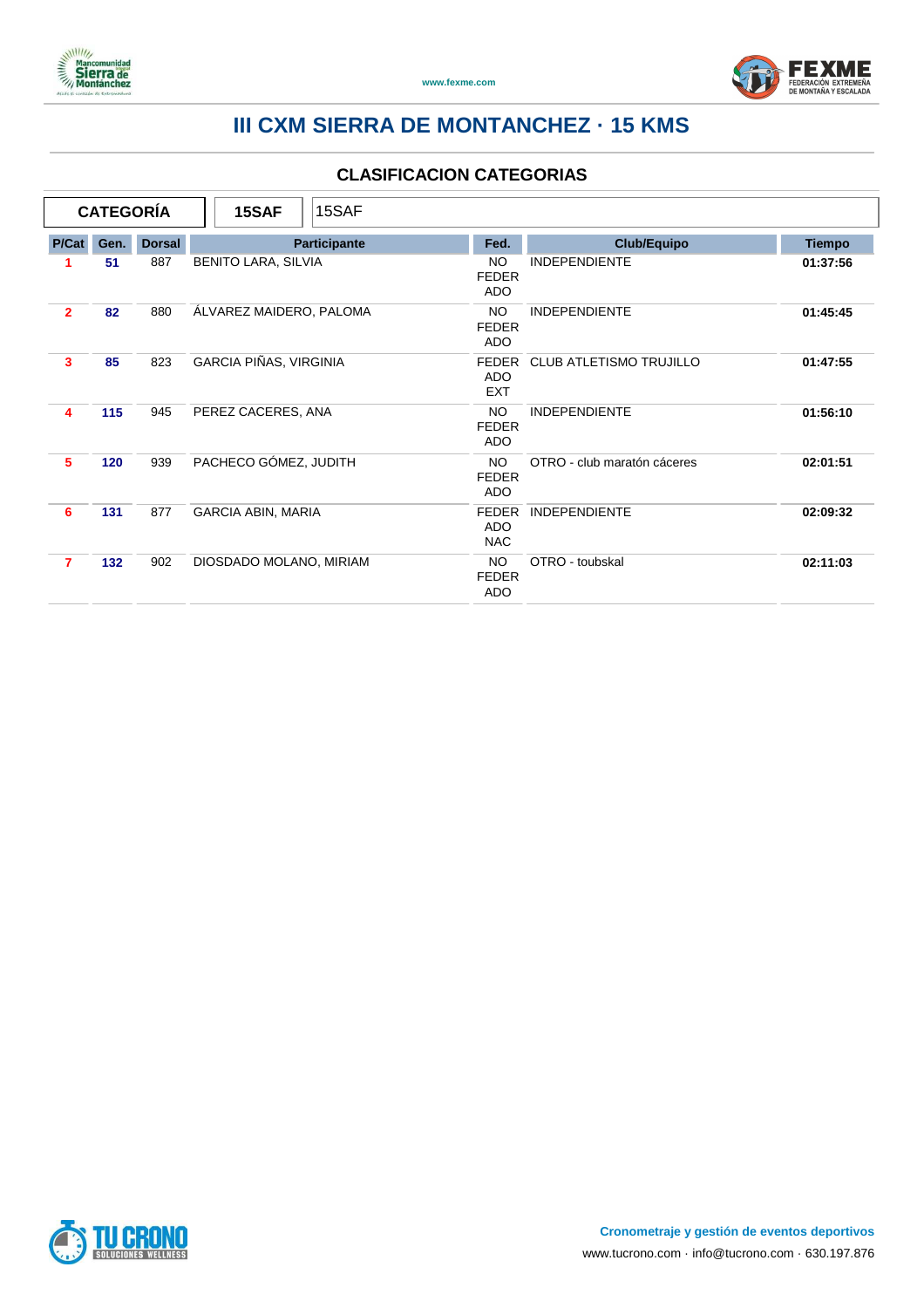



|                |      | <b>CATEGORÍA</b> | 15SAM                        | 15SAM                          |                                         |                                     |               |
|----------------|------|------------------|------------------------------|--------------------------------|-----------------------------------------|-------------------------------------|---------------|
| P/Cat          | Gen. | <b>Dorsal</b>    |                              | Participante                   | Fed.                                    | <b>Club/Equipo</b>                  | <b>Tiempo</b> |
| 1              | 3    | 835              | GONZALEZ MENAYA, CARLOS      |                                | ADO<br><b>EXT</b>                       | FEDER CLUB ATLETISMO MONTIJO        | 01:13:24      |
| $\overline{2}$ | 4    | 853              | MONTERO FLORES, ISMAEL       |                                | <b>ADO</b><br><b>EXT</b>                | FEDER CLUB TRAIL COMESUELAS BADAJOZ | 01:14:40      |
| 3              | 11   | 814              | CANONICO SANCHEZ, EMILIO     |                                | <b>ADO</b><br><b>EXT</b>                | FEDER CLUB DEP. U LAGARTU RUNNING   | 01:21:09      |
| 4              | 15   | 944              | PEÑAS MORENO, PEDRO          |                                | <b>NO</b><br><b>FEDER</b><br><b>ADO</b> | <b>INDEPENDIENTE</b>                | 01:23:00      |
| 5              | 22   | 836              |                              | GONZALEZ NIETO, FRANCISCO JOSE | ADO<br><b>EXT</b>                       | FEDER CLUB DEP. U LAGARTU RUNNING   | 01:25:00      |
| 6              | 26   | 954              |                              | SÁNCHEZ BENITO, SANTIAGO JOSÉ  | <b>NO</b><br><b>FEDER</b><br><b>ADO</b> | <b>INDEPENDIENTE</b>                | 01:28:00      |
| $\overline{7}$ | 36   | 819              | FLORIANO ANDRADA, DANIEL     |                                | <b>ADO</b><br><b>EXT</b>                | FEDER CRAZYRUNNERS CÁCERES          | 01:31:41      |
| 8              | 38   | 846              | LOPEZ SANZ, JOSE             |                                | ADO<br><b>EXT</b>                       | FEDER CLUB DEP. U LAGARTU RUNNING   | 01:32:33      |
| 9              | 47   | 912              | GOMEZ PINEDA, FRANCISCO JOSE |                                | <b>NO</b><br><b>FEDER</b><br><b>ADO</b> | <b>INDEPENDIENTE</b>                | 01:36:42      |
| 10             | 70   | 918              |                              | HERNÁNDEZ CANDELARIO, ANTONIO  | NO.<br><b>FEDER</b><br><b>ADO</b>       | <b>INDEPENDIENTE</b>                | 01:42:31      |
| 11             | 95   | 894              | CARRIÓN MERINO, ITAMAR       |                                | <b>NO</b><br><b>FEDER</b><br><b>ADO</b> | <b>INDEPENDIENTE</b>                | 01:50:55      |
| 12             | 97   | 897              | COLORADO TIENZA, JORGE       |                                | <b>NO</b><br><b>FEDER</b><br><b>ADO</b> | <b>INDEPENDIENTE</b>                | 01:52:15      |
| 13             | 99   | 946              | PÉREZ CÁCERES, DIEGO         |                                | NO.<br><b>FEDER</b><br>ADO              | <b>INDEPENDIENTE</b>                | 01:52:39      |
| 14             | 101  | 924              |                              | MANZANO MOGOLLÓN, GONZALO      | <b>NO</b><br>FEDER<br>ADO               | INDEPENDIENTE                       | 01:53:31      |
| 15             | 114  | 876              | APARICIO PEREZ, LUIS         |                                | FEDER<br><b>ADO</b><br><b>NAC</b>       | OTRO - club atletismo arroyo        | 01:56:10      |
| 16             | 116  | 933              | MORENO GALLEGO, DAVID        |                                | <b>NO</b><br><b>FEDER</b><br>ADO        | OTRO - atopísimo team               | 01:56:16      |
| 17             | 118  | 813              | CALLE NAVARRO, DANIEL        |                                | <b>ADO</b><br>EXT                       | FEDER CLUB DEPORTIVO JERTE          | 01:58:01      |

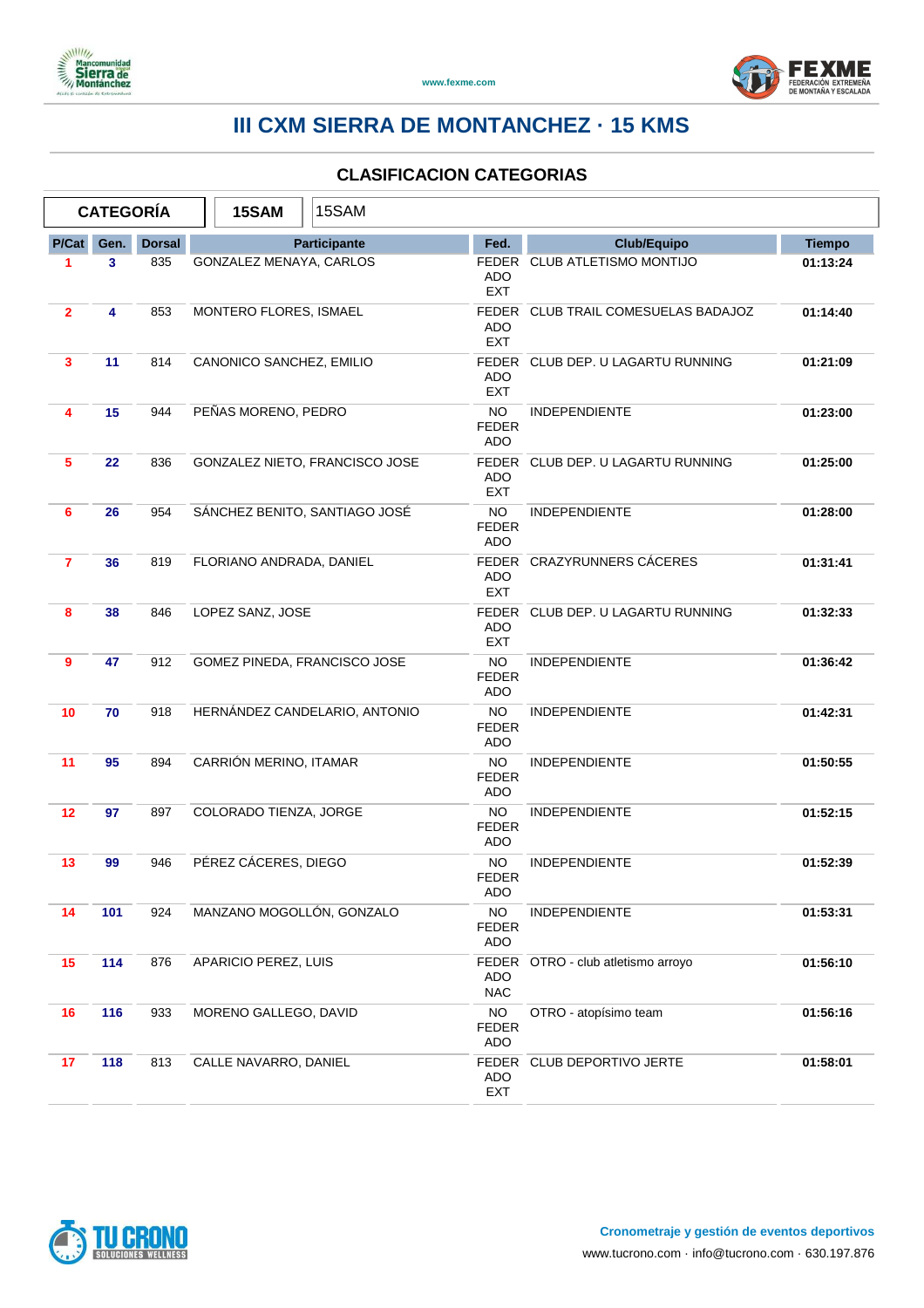



|       | <b>CATEGORÍA</b> |               | 15SBF                      | 15SBF        |                                          |                                 |               |
|-------|------------------|---------------|----------------------------|--------------|------------------------------------------|---------------------------------|---------------|
| P/Cat | Gen.             | <b>Dorsal</b> |                            | Participante | Fed.                                     | <b>Club/Equipo</b>              | <b>Tiempo</b> |
|       | 102              | 869           | ROMERO RODRIGUEZ, NOELIA   |              | <b>FFDFR</b><br><b>ADO</b><br><b>EXT</b> | CLUB DE SEDERISMO PEÑAS BLANCAS | 01:53:37      |
| 2     | 119              | 844           | LAJAS FERNÁDEZ. VANESA     |              | <b>FEDER</b><br>ADO<br><b>EXT</b>        | CRAZYRUNNERS CÁCERES            | 01:59:01      |
| 3     | 133              | 889           | BRONCANO SÁNCHEZ, VIRGINIA |              | <b>NO</b><br><b>FEDER</b><br><b>ADO</b>  | OTRO - toubskal                 | 02:11:03      |
| 4     | 136              | 908           | GALEANO GONZÁLEZ, CRISTINA |              | <b>NO</b><br><b>FEDER</b><br>ADO         | <b>INDEPENDIENTE</b>            | 02:12:55      |

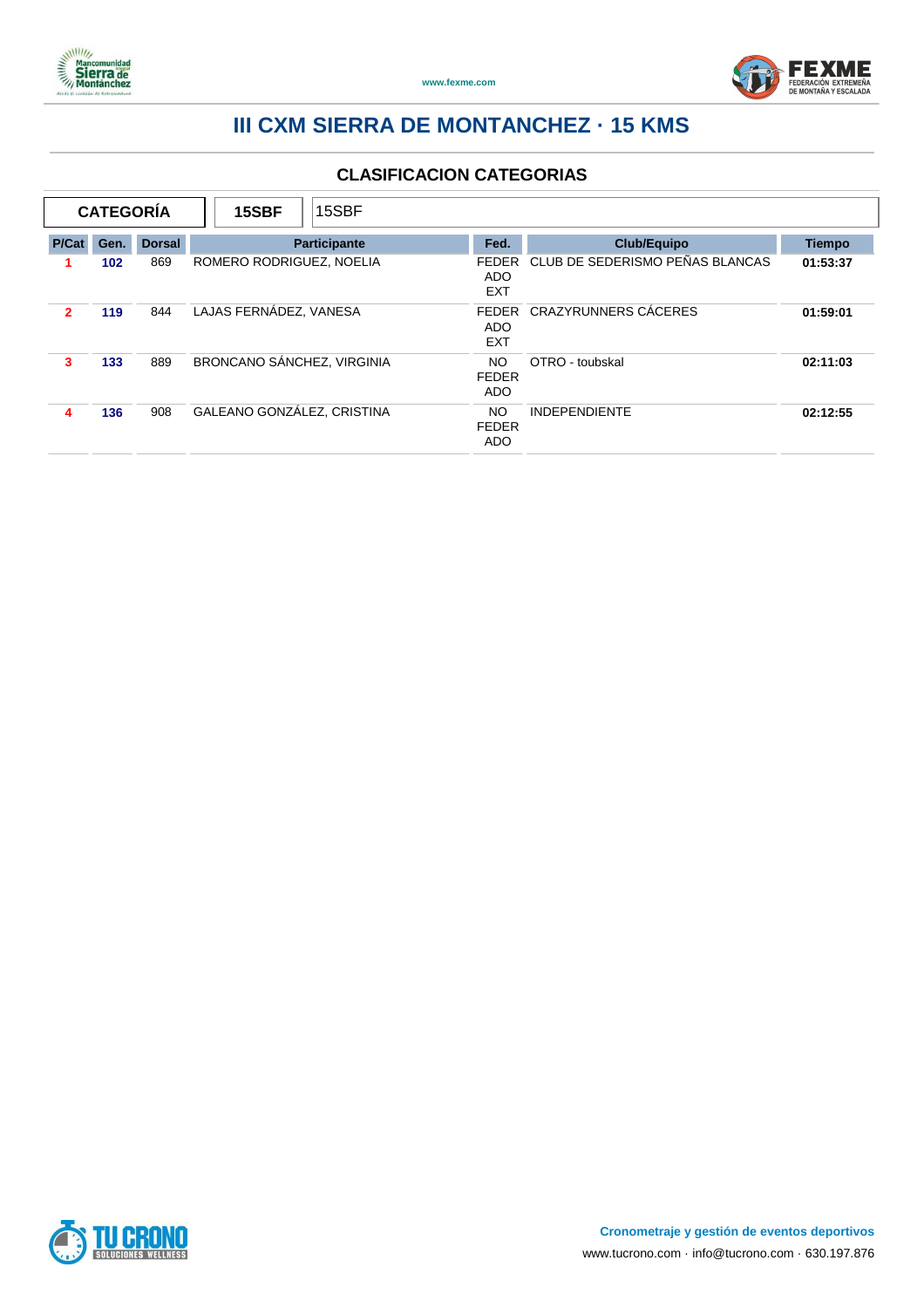



|                | <b>CATEGORÍA</b> |               | 15SBM                        | 15SBM                             |                                  |                                        |               |
|----------------|------------------|---------------|------------------------------|-----------------------------------|----------------------------------|----------------------------------------|---------------|
| P/Cat          | Gen.             | <b>Dorsal</b> |                              | <b>Participante</b>               | Fed.                             | <b>Club/Equipo</b>                     | <b>Tiempo</b> |
| 1              | $\mathbf{2}$     | 859           | PARRA RIVERO, DAVID          |                                   | <b>ADO</b><br><b>EXT</b>         | FEDER OTRO - atletismo plasencia       | 01:12:15      |
| $\overline{2}$ | 5                | 862           | PENCO ROBLEDO, ANTONIO       |                                   | ADO<br><b>EXT</b>                | FEDER CLUB ATLETISMO LA SERENA         | 01:18:00      |
| 3              | 6                | 830           | GÓMEZ FERNÁNDEZ, SERGIO      |                                   | <b>ADO</b><br><b>EXT</b>         | FEDER CLUB ATLETISMO LA SERENA         | 01:18:22      |
| 4              | 9                | 812           | C. PRIETO, DANIEL            |                                   | <b>ADO</b><br><b>EXT</b>         | FEDER C.ATL. PASITO A PASITO CALAMONTE | 01:19:43      |
| 5              | 10               | 863           | PEREIRA LÓPEZ, RUBEN         |                                   | ADO<br><b>EXT</b>                | FEDER INDEPENDIENTE                    | 01:20:25      |
| 6              | 12               | 860           | PASTOR DIAZ, MAXIMO          |                                   | ADO<br><b>EXT</b>                | FEDER CLUB DEP. U LAGARTU RUNNING      | 01:21:09      |
| $\overline{7}$ | 19               | 822           | GARCÍA CESTERO, ISMAEL       |                                   | <b>ADO</b><br><b>EXT</b>         | FEDER GRP. PLACENTINO DE MONTAÑA       | 01:23:30      |
| 8              | 23               | 816           | COLLADO ESCUDERO, MIGUEL     |                                   | <b>ADO</b><br><b>EXT</b>         | FEDER CLUB TRAIL COMESUELAS BADAJOZ    | 01:25:06      |
| 9              | 25               | 852           | MCGREGOR, ALEXANDER          |                                   | ADO<br><b>EXT</b>                | FEDER CLUB TRAIL COMESUELAS BADAJOZ    | 01:26:15      |
| 10             | 27               | 802           | AMBROSIO ROSELL, MARC        |                                   | <b>ADO</b><br><b>EXT</b>         | FEDER CLUB TRAIL COMESUELAS BADAJOZ    | 01:28:47      |
| 11             | 31               | 807           | BECERRA REYES, DAVID         |                                   | ADO<br><b>EXT</b>                | FEDER CLUB ATLETISMO MONTIJO           | 01:30:05      |
| 12             | 34               | 833           |                              | GONZÁLEZ GARCÍA, VÍCTOR FRANCISCO | ADO<br><b>EXT</b>                | FEDER CLUB DEP. U LAGARTU RUNNING      | 01:31:06      |
| 13             | 41               | 842           | JIMÉNEZ SÁNCHEZ, JUAN MANUEL |                                   | <b>ADO</b><br><b>EXT</b>         | FEDER CLUB DEPORTIVO JERTE             | 01:33:35      |
| 14             | 42               | 848           | MANZANO ESTEBAN, FERNANDO    |                                   | ADO<br>EXT                       | FEDER SECC.MONTAÑA DE TORREJONCILLO    | 01:34:02      |
| 15             | 45               | 929           | MENA, JESÚS JAVIER           |                                   | <b>NO</b><br><b>FEDER</b><br>ADO | <b>INDEPENDIENTE</b>                   | 01:35:26      |
| 16             | 46               | 831           | GÓMEZ JARA, RICARDO          |                                   | ADO<br>EXT                       | FEDER AGR. DEP. IES GREGORIO MARAÑÓN   | 01:36:29      |
| 17             | 58               | 872           | SALGUERO DÍAZ, ISIDRO        |                                   | ADO.<br><b>EXT</b>               | FEDER ASOC DEPORTIVA VEGAS BAJAS       | 01:40:42      |
| 18             | 62               | 873           |                              | SANCHEZ AVILA, FRANCISCO MANUEL   | ADO<br>EXT                       | FEDER INDEPENDIENTE                    | 01:41:14      |
| 19             | 83               | 913           | GONZÁLEZ GUEMES, SERGIO      |                                   | <b>NO</b><br><b>FEDER</b><br>ADO | <b>INDEPENDIENTE</b>                   | 01:46:28      |

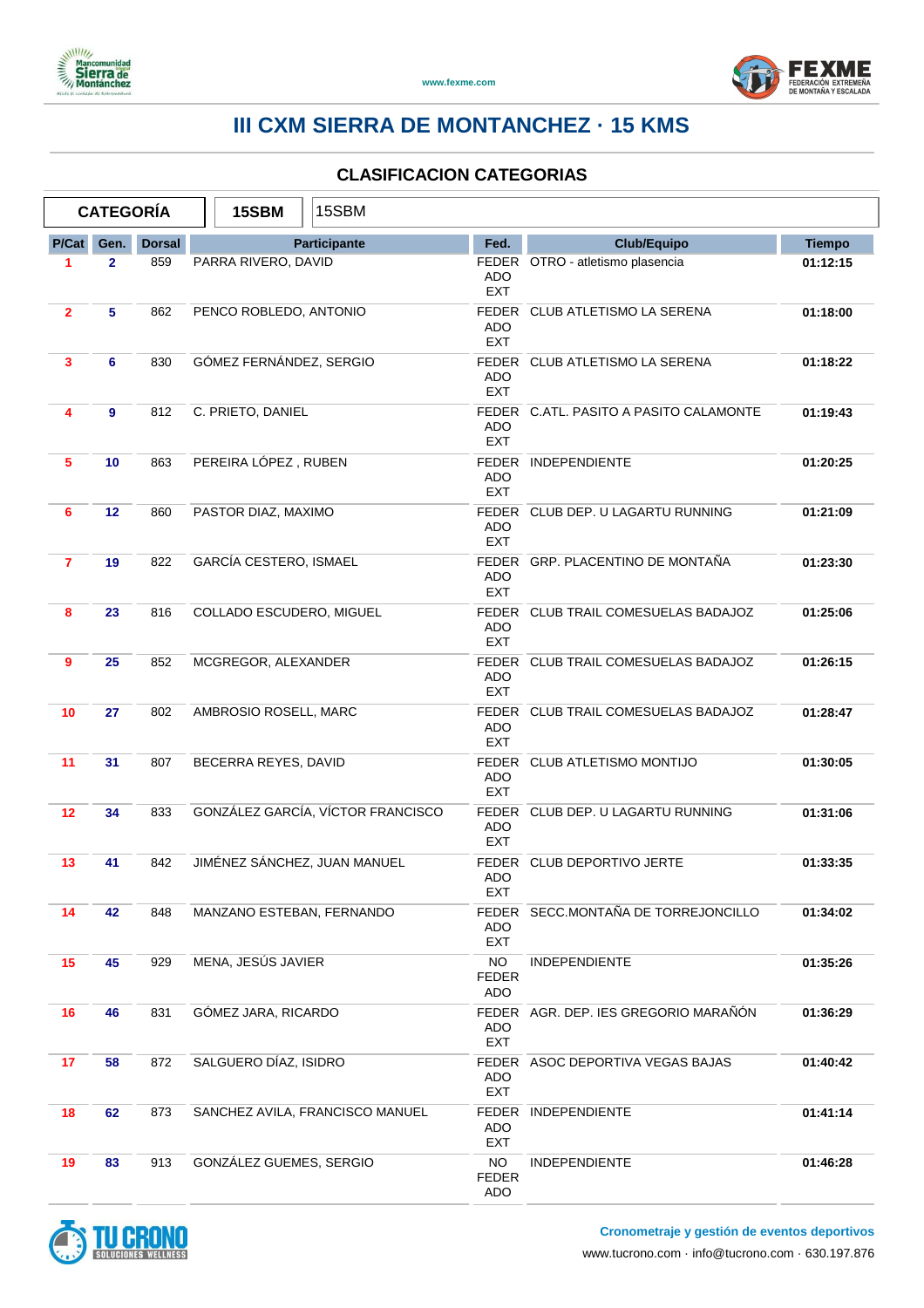



| P/Cat | Gen.  | <b>Dorsal</b> | <b>Participante</b>              | Fed.                                     | <b>Club/Equipo</b>            | <b>Tiempo</b> |
|-------|-------|---------------|----------------------------------|------------------------------------------|-------------------------------|---------------|
| 20    | 91    | 896           | CHAVES ROLLIZO, PEDRO            | <b>NO</b><br><b>FEDER</b><br><b>ADO</b>  | <b>INDEPENDIENTE</b>          | 01:50:54      |
| 21    | 92    | 919           | HURTADO LIBERAL, MIGUEL ANGEL    | <b>NO</b><br><b>FEDER</b><br><b>ADO</b>  | OTRO - atopísimo team         | 01:50:54      |
| 22    | 93    | 940           | PALOMO DE ONÍS GUTIÉRREZ, JULIÁN | <b>NO</b><br><b>FEDER</b><br><b>ADO</b>  | OTRO - atopísimo team         | 01:50:54      |
| 23    | 98    | 922           | LOZANO ALONSO, MANUEL            | <b>NO</b><br><b>FEDER</b><br><b>ADO</b>  | <b>INDEPENDIENTE</b>          | 01:52:24      |
| 24    | 104   | 932           | MORATO PRIETO, JUAN PEDRO        | <b>NO</b><br><b>FEDER</b><br><b>ADO</b>  | <b>INDEPENDIENTE</b>          | 01:54:39      |
| 25    | 106   | 837           | GUILLÉN PRIETO, LUIS MIGUEL      | <b>FEDER</b><br><b>ADO</b><br><b>EXT</b> | GRP. PLACENTINO DE MONTAÑA    | 01:54:40      |
| 26    | 107   | 803           | ARIAS GARCÍA, JOSÉ EULALIO       | <b>FEDER</b><br><b>ADO</b><br><b>EXT</b> | CRAZYRUNNERS CÁCERES          | 01:54:55      |
| 27    | 108   | 886           | BELLO VILLANUEVA, GUSTAVO        | NO<br><b>FEDER</b><br><b>ADO</b>         | OTRO - club maratón cáceres   | 01:54:55      |
| 28    | $122$ | 867           | RODRÍGUEZ TREJO, JUAN JOSÉ       | <b>FEDER</b><br><b>ADO</b><br><b>EXT</b> | <b>CLUB ATLETISMO MONTIJO</b> | 02:04:09      |
| 29    | 140   | 903           | DONCEL CORTES, RUBEN             | <b>NO</b><br><b>FEDER</b><br><b>ADO</b>  | OTRO - crazyrunner cáceres    | 02:31:38      |

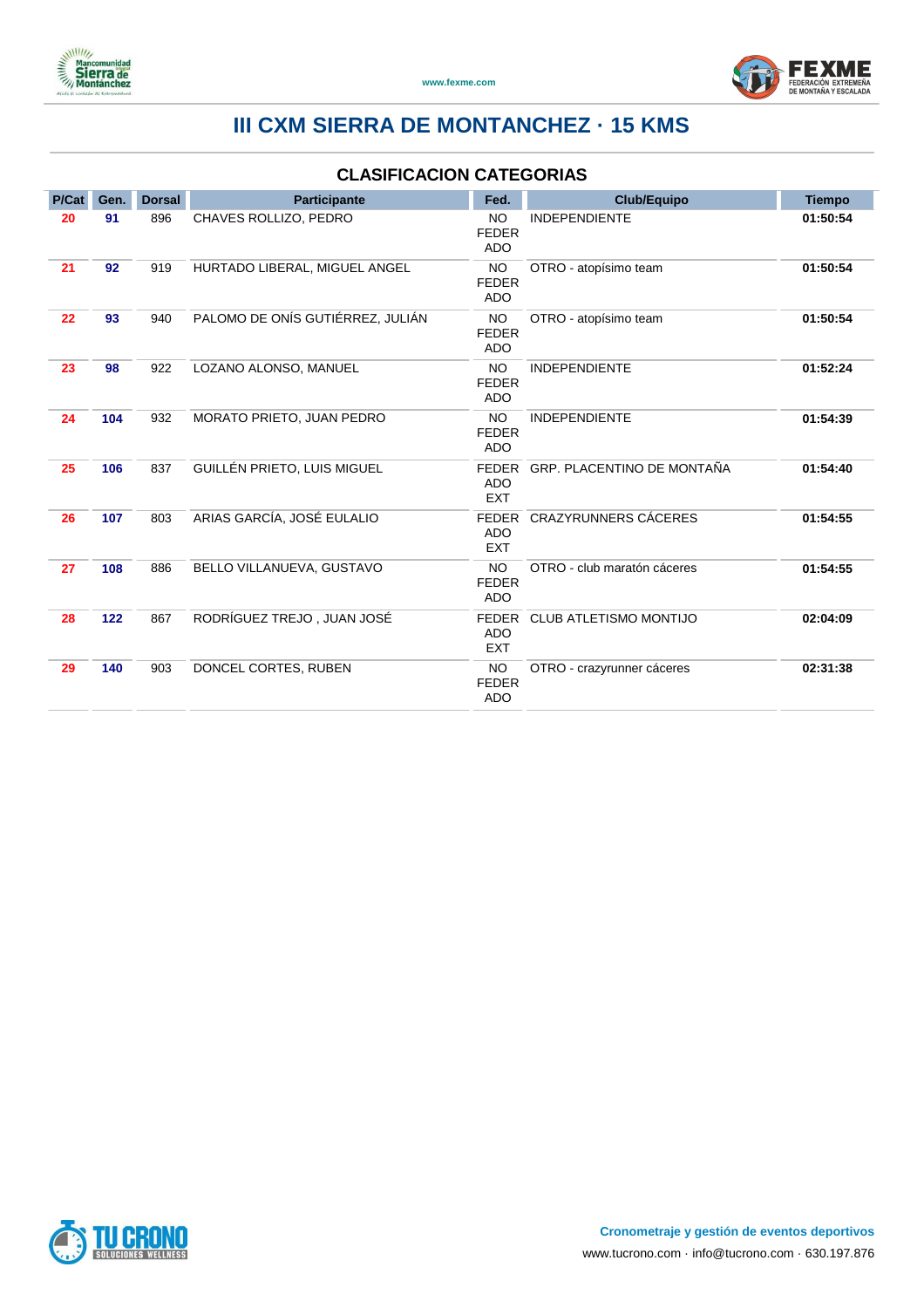



|                         | <b>CATEGORÍA</b> |               | 15VAF<br>15VAF                   |                                         |                                      |               |
|-------------------------|------------------|---------------|----------------------------------|-----------------------------------------|--------------------------------------|---------------|
| P/Cat                   | Gen.             | <b>Dorsal</b> | Participante                     | Fed.                                    | <b>Club/Equipo</b>                   | <b>Tiempo</b> |
| 1                       | 63               | 935           | MUÑOZ LIBERAL, ANGELICA          | <b>NO</b><br><b>FEDER</b><br><b>ADO</b> | <b>INDEPENDIENTE</b>                 | 01:41:14      |
| $\overline{2}$          | 65               | 898           | CORREA PARDAL, SUSANA            | NO.<br><b>FEDER</b><br><b>ADO</b>       | <b>INDEPENDIENTE</b>                 | 01:41:18      |
| 3                       | 88               | 828           | GIRALDO VILA, MARIA LUISA        | <b>ADO</b><br><b>EXT</b>                | FEDER INDEPENDIENTE                  | 01:49:24      |
| $\overline{\mathbf{4}}$ | 90               | 916           | <b>GRANDE SERRADILLA, MONTSE</b> | NO.<br><b>FEDER</b><br><b>ADO</b>       | OTRO - tomate running miajadas       | 01:50:13      |
| 5                       | 111              | 885           | BAYON CANO, ANGELA               | <b>NO</b><br><b>FEDER</b><br><b>ADO</b> | OTRO - villanueva corre y mucho      | 01:55:45      |
| 6                       | $112$            | 938           | NIETO GÓMEZ, SONIA               | <b>NO</b><br><b>FEDER</b><br><b>ADO</b> | <b>INDEPENDIENTE</b>                 | 01:55:48      |
| $\overline{7}$          | 113              | 856           | OLALLA NUÑEZ, CONCHI             | <b>ADO</b><br><b>EXT</b>                | FEDER SECC.MONTAÑA C.P. VALCORCHERO  | 01:55:48      |
| 8                       | 117              | 843           | JORGE SILVA, LOLA                | <b>ADO</b><br><b>EXT</b>                | FEDER INDEPENDIENTE                  | 01:57:05      |
| 9                       | 121              | 804           | BARBERO HERNÁNDEZ, MONTAÑA       | <b>ADO</b><br><b>EXT</b>                | FEDER AGR. DEP. IES GREGORIO MARAÑÓN | 02:02:34      |
| 10                      | 123              | 809           | BONNEAU, MARIANNE                | <b>ADO</b><br><b>EXT</b>                | FEDER ASOC.DEP. CATELSA DE CÁCERES   | 02:05:50      |
| 11                      | 125              | 934           | MORENO VILLAESCUSA, MARIA LUISA  | <b>NO</b><br><b>FEDER</b><br><b>ADO</b> | <b>INDEPENDIENTE</b>                 | 02:06:47      |
| 12                      | 127              | 911           | GIRALDO VILA, NIEVES             | NO<br><b>FEDER</b><br><b>ADO</b>        | OTRO - carreristas de montaña        | 02:08:38      |
| 13                      | 130              | 917           | GRIJOTA TEJEDA, ANTONIA          | <b>NO</b><br><b>FEDER</b><br><b>ADO</b> | <b>INDEPENDIENTE</b>                 | 02:09:05      |
| 14                      | 139              | 942           | PEDROSA RODRÍGUEZ, CRISTINA      | <b>NO</b><br><b>FEDER</b><br><b>ADO</b> | <b>INDEPENDIENTE</b>                 | 02:31:38      |

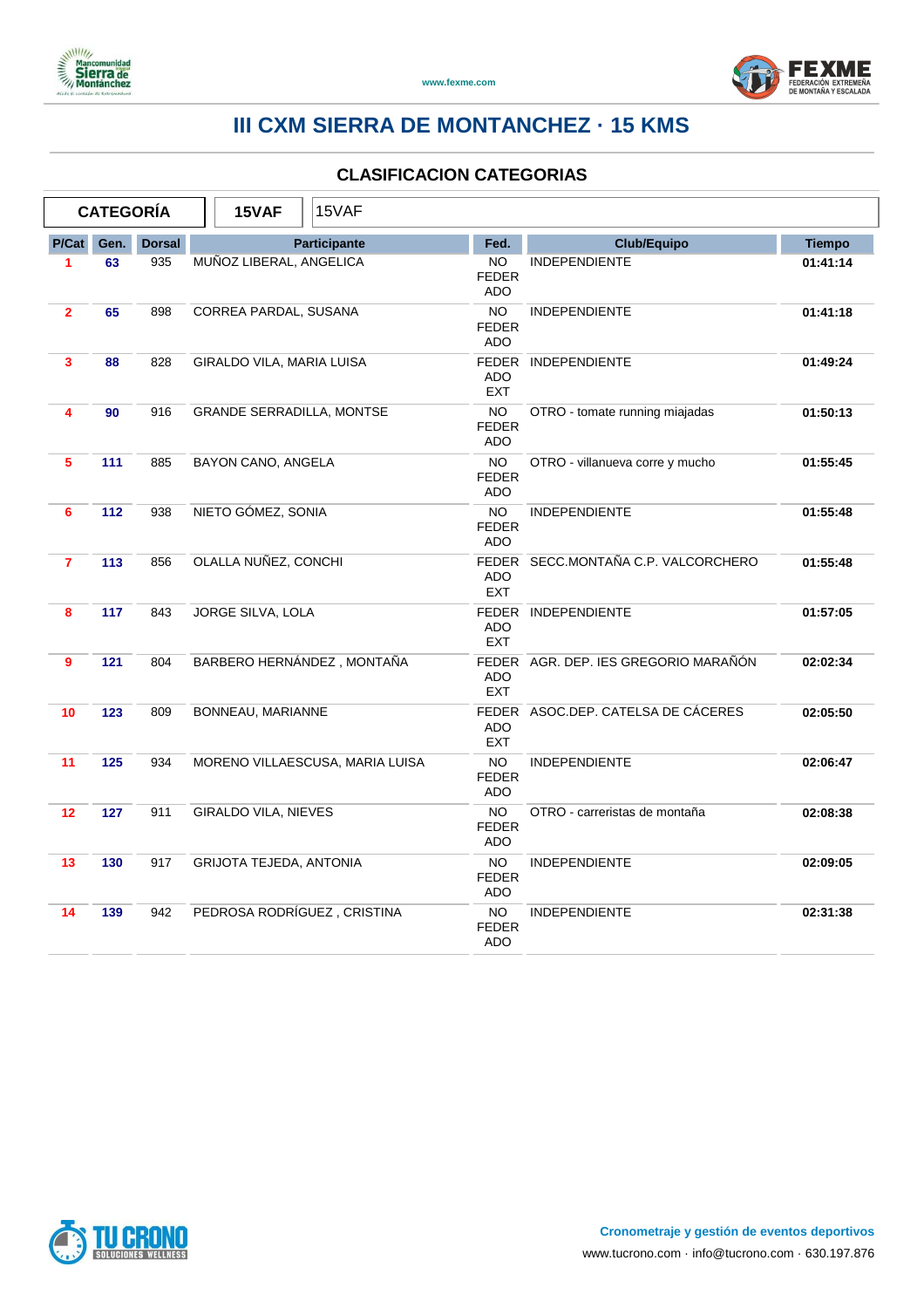



|                | <b>CATEGORÍA</b> |               | 15VAM                           | 15VAM                             |                                         |                                       |               |
|----------------|------------------|---------------|---------------------------------|-----------------------------------|-----------------------------------------|---------------------------------------|---------------|
| P/Cat          | Gen.             | <b>Dorsal</b> | Participante                    |                                   | Fed.                                    | <b>Club/Equipo</b>                    | <b>Tiempo</b> |
| 1              | 14               | 826           | <b>GERMAN CRUZ, DIEGO</b>       |                                   | ADO<br><b>EXT</b>                       | FEDER CLUB ATLETISMO MONTIJO          | 01:22:53      |
| $\mathbf{2}$   | 17               | 801           | ALMENDRO ROMERO, ANTONIO JAVIER |                                   |                                         | FEDER CLUB DE SEDERISMO PEÑAS BLANCAS | 01:23:06      |
| 3              | 18               | 847           | MANCEBO CORRAL, ALFONSO         |                                   | ADO<br><b>EXT</b>                       | FEDER CLUB DE SEDERISMO PEÑAS BLANCAS | 01:23:06      |
| 4              | 20               | 927           |                                 | MARTÍNEZ GORDILLO, FRANCISCO JOSÉ | <b>NO</b><br><b>FEDER</b><br><b>ADO</b> | OTRO - crazyrunner cáceres            | 01:23:59      |
| 5              | 21               | 952           | SANABRIA DONOSO, ISAIAS         |                                   | <b>NO</b><br><b>FEDER</b><br><b>ADO</b> | <b>INDEPENDIENTE</b>                  | 01:24:14      |
| 6              | 29               | 857           | ORDUÑEZ AMIGO, JAVIER           |                                   | <b>ADO</b><br><b>EXT</b>                | FEDER SECC.MONTAÑA DE TORREJONCILLO   | 01:29:23      |
| $\overline{7}$ | 30               | 870           | RUBIO REDONDO, ÁNGEL ABEL       |                                   | <b>ADO</b><br><b>EXT</b>                | FEDER SOC.MONTAÑEROS MONFRAGÜE        | 01:29:47      |
| 8              | 35               | 829           | GOMEZ BARRIOS, JOSE MARIA       |                                   | ADO<br><b>EXT</b>                       | FEDER CLUB TRAIL COMESUELAS BADAJOZ   | 01:31:37      |
| 9              | 44               | 926           | MÁRQUEZ VAS, GUILLERMO          |                                   | <b>NO</b><br><b>FEDER</b><br><b>ADO</b> | <b>INDEPENDIENTE</b>                  | 01:35:03      |
| 10             | 48               | 884           | BARRERO CUADRADO, MOISÉS JESÚS  |                                   | NO.<br><b>FEDER</b><br>ADO              | INDEPENDIENTE                         | 01:37:21      |
| 11             | 49               | 865           | PIÑERO LOPEZ, LUIS MANUEL       |                                   | <b>ADO</b><br><b>EXT</b>                | FEDER OTRO - carreristas de montaña   | 01:37:41      |
| 12             | 55               | 811           | BRUNO MARTÍN, MIRKO             |                                   | ADO<br><b>EXT</b>                       | FEDER CLUB DEP. U LAGARTU RUNNING     | 01:38:39      |
| 13             | 60               | 956           | SANTOS MARTIN, SANTIAGO         |                                   | NO.<br><b>FEDER</b><br>ADO              | OTRO - fondistas moralos              | 01:40:44      |
| 14             | 61               | 810           | BRAVO JORDÁN, FRANCISCO JAVIER  |                                   | ADO<br>EXT                              | FEDER A.DEP.SOLI.EXTREMADURA NATURAL  | 01:41:12      |
| 15             | 66               | 931           | MOLANO FERNANDEZ, ADOLFO        |                                   | <b>NO</b><br><b>FEDER</b><br>ADO        | <b>INDEPENDIENTE</b>                  | 01:41:22      |
| 16             | 68               | 888           | BORREGUERO HERRERA, JORGE       |                                   | <b>NO</b><br><b>FEDER</b><br>ADO        | <b>INDEPENDIENTE</b>                  | 01:41:42      |
| 17             | 71               | 821           | <b>GALLARDO MARTÍN, MANUEL</b>  |                                   | ADO<br><b>EXT</b>                       | FEDER CLUB ATLETISMO BADAJOZ          | 01:42:44      |
| 18             | 72               | 910           | GARCÍA GARCÍA, JAVIER           |                                   | <b>NO</b><br><b>FEDER</b><br>ADO        | OTRO - villanueva corre y mucho       | 01:42:59      |
| 19             | 75               | 892           | CARBALLO ORTEGA, JOAQUÍN        |                                   | <b>NO</b><br><b>FEDER</b><br>ADO        | OTRO - ap peña del aguila             | 01:43:17      |

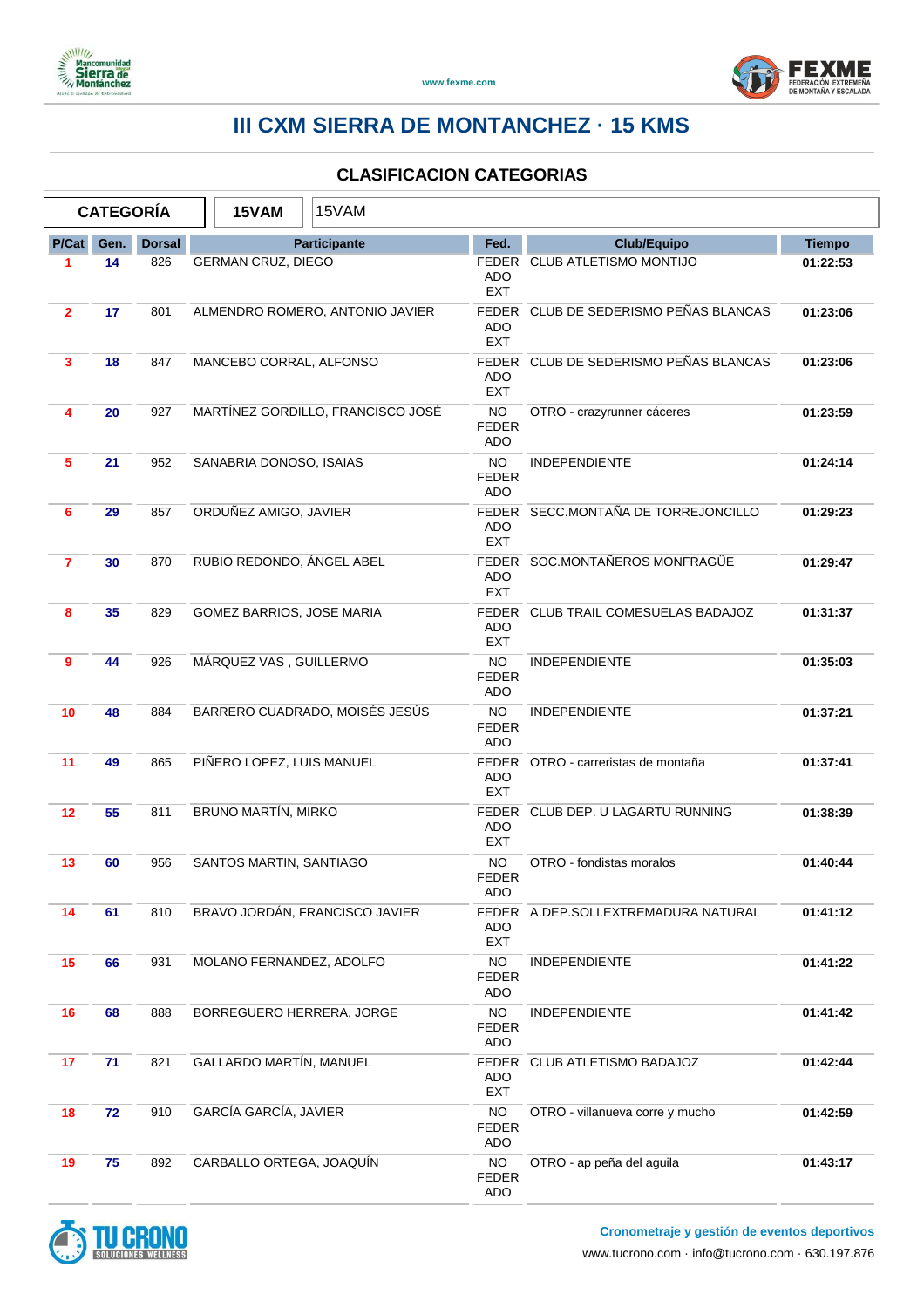



| P/Cat | Gen. | <b>Dorsal</b> | Participante                  | Fed.                                     | <b>Club/Equipo</b>               | <b>Tiempo</b> |
|-------|------|---------------|-------------------------------|------------------------------------------|----------------------------------|---------------|
| 20    | 76   | 959           | TEJEDA ROMERO, JUAN VICENTE   | <b>NO</b><br><b>FEDER</b><br><b>ADO</b>  | <b>INDEPENDIENTE</b>             | 01:43:21      |
| 21    | 79   | 909           | GARCIA CASQUERO, DAVID        | <b>NO</b><br><b>FEDER</b><br><b>ADO</b>  | OTRO - crazyrunner cáceres       | 01:44:41      |
| 22    | 81   | 878           | MOLERO CASTRO, FERNANDO       | FEDER<br><b>ADO</b><br><b>NAC</b>        | OTRO - h.m. hotels vertical      | 01:45:38      |
| 23    | 94   | 854           | MONTES MORENO, JAVIER         | <b>FEDER</b><br><b>ADO</b><br><b>EXT</b> | <b>INDEPENDIENTE</b>             | 01:50:54      |
| 24    | 105  | 905           | FERNANDEZ TEJADA, JUAN CARLOS | <b>NO</b><br><b>FEDER</b><br><b>ADO</b>  | <b>INDEPENDIENTE</b>             | 01:54:40      |
| 25    | 124  | 855           | MOUSTACHE, JEROME             | FEDER<br><b>ADO</b><br><b>EXT</b>        | ASOC.DEP. CATELSA DE CÁCERES     | 02:05:50      |
| 26    | 128  | 951           | SALCEDO MACHADO, ARIEL        | <b>NO</b><br><b>FEDER</b><br><b>ADO</b>  | OTRO - aach                      | 02:08:38      |
| 27    | 137  | 806           | BARRENA BARRERO, ALFONSO      | FEDER<br><b>ADO</b><br><b>EXT</b>        | C.ATL. PASITO A PASITO CALAMONTE | 02:14:51      |
| 28    | 138  | 957           | SANTOS MARTÍN, JUAN FRANCISCO | <b>NO</b><br><b>FEDER</b><br><b>ADO</b>  | OTRO - tomate running miajadas   | 02:24:10      |

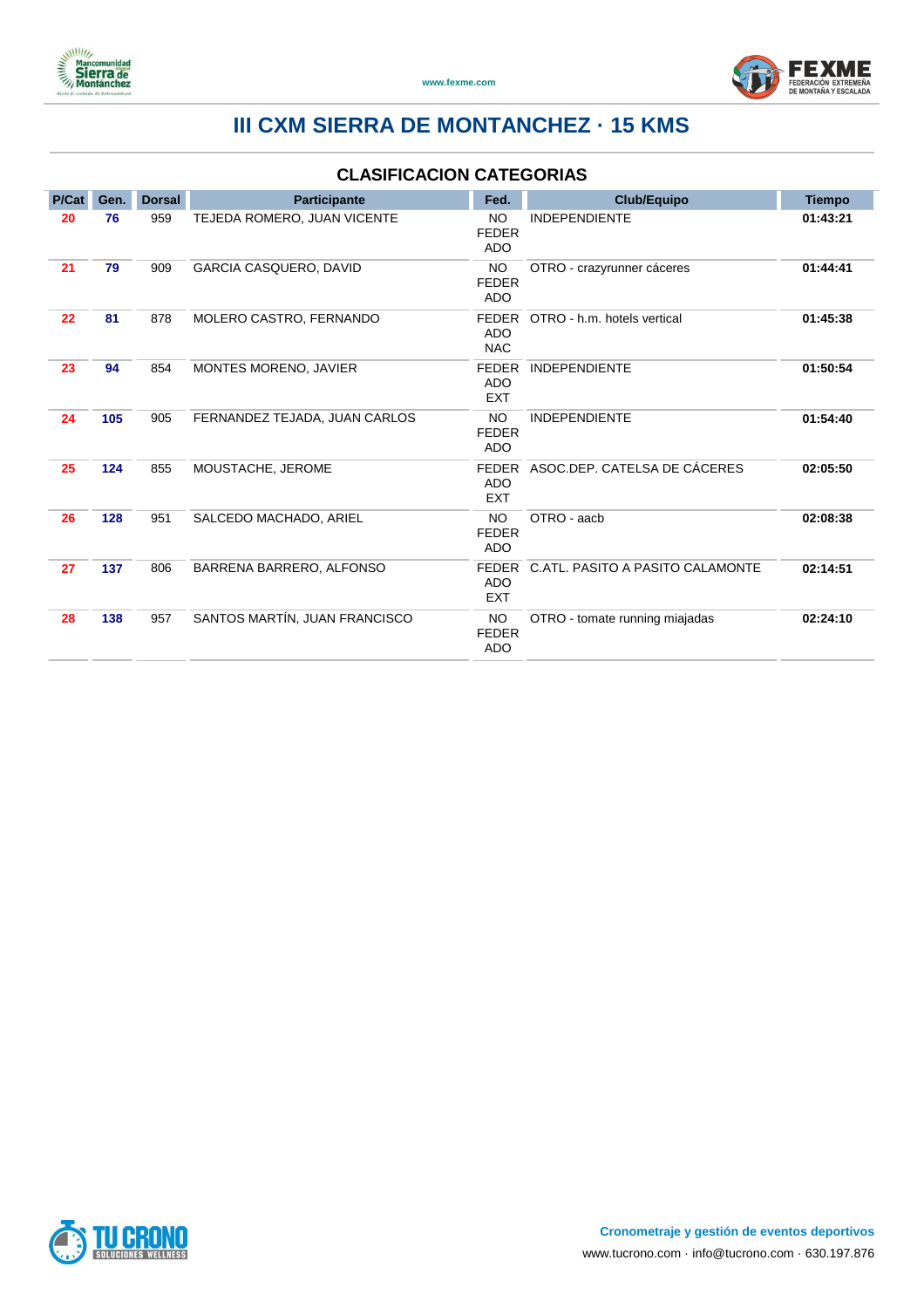



| <b>CATEGORIA</b> |      |               | 15VBF                    | 15VBF               |                                         |                                  |          |
|------------------|------|---------------|--------------------------|---------------------|-----------------------------------------|----------------------------------|----------|
| <b>P/Cat</b>     | Gen. | <b>Dorsal</b> |                          | <b>Participante</b> | Fed.                                    | Club/Equipo                      | Tiempo   |
|                  | 89   | 921           | LECHON LOPEZ, MARÍA JOSE |                     | <b>NO</b><br><b>FEDER</b><br><b>ADO</b> | C.ATL. PASITO A PASITO CALAMONTE | 01:50:12 |

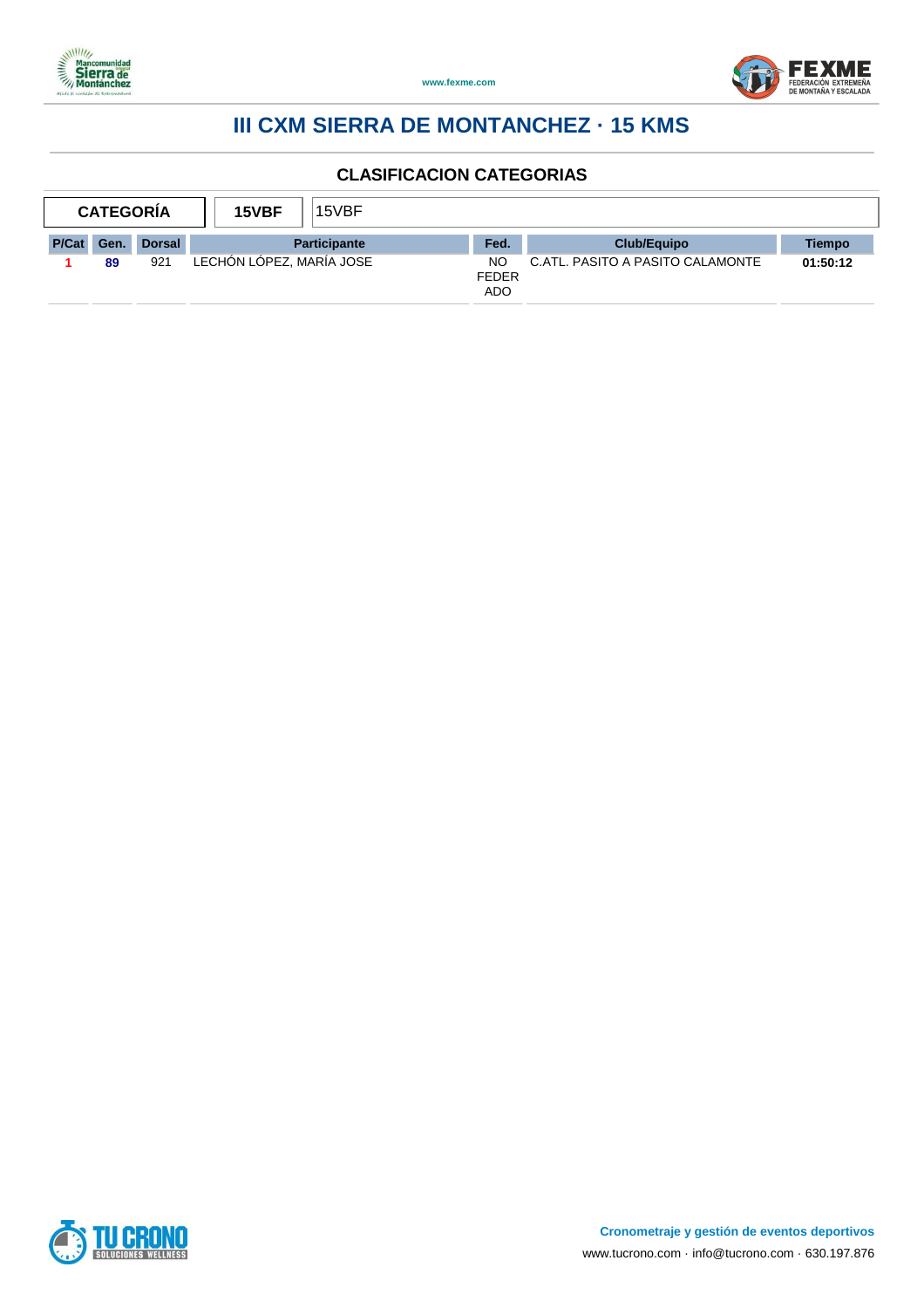



| <b>CATEGORÍA</b>        |                |               | 15VBM                             | 15VBM                  |                                 |                                         |                                      |               |
|-------------------------|----------------|---------------|-----------------------------------|------------------------|---------------------------------|-----------------------------------------|--------------------------------------|---------------|
| P/Cat                   | Gen.           | <b>Dorsal</b> |                                   |                        | Participante                    | Fed.                                    | <b>Club/Equipo</b>                   | <b>Tiempo</b> |
| 1                       | 1              | 840           |                                   |                        | IZQUIERDO GARCIA, LUIS MIGUEL   | ADO<br><b>EXT</b>                       | FEDER OTRO - atletismo plasencia     | 01:12:15      |
| $\mathbf{2}$            | $\overline{7}$ | 841           | IZQUIERDO RUBIO, RAUL             |                        |                                 | ADO<br><b>EXT</b>                       | FEDER GRP. PLACENTINO DE MONTAÑA     | 01:18:47      |
| 3                       | 8              | 824           | GARCÍA RODRIGUEZ, JOSE MARIA      |                        |                                 | ADO<br><b>EXT</b>                       | FEDER CLUB DEPORTIVO PAPORROS-BTT    | 01:18:53      |
| $\overline{\mathbf{4}}$ | 32             | 914           | GONZÁLEZ IZQUIERDO, JOSÉ Mª       |                        |                                 | NO.<br><b>FEDER</b><br><b>ADO</b>       | <b>INDEPENDIENTE</b>                 | 01:30:44      |
| 5                       | 37             | 858           |                                   | OSMA CORDERO, JACINTO  |                                 | ADO<br><b>EXT</b>                       | FEDER SOC.MONTAÑEROS MONFRAGÜE       | 01:32:33      |
| 6                       | 43             | 881           |                                   | ANDREU DIAZ, JUAN JOSE |                                 | <b>NO</b><br><b>FEDER</b><br><b>ADO</b> | <b>INDEPENDIENTE</b>                 | 01:34:55      |
| $\overline{7}$          | 53             | 834           |                                   |                        | GONZÁLEZ GARCÍA, JOSÉ ANTONIO   | <b>ADO</b><br><b>EXT</b>                | FEDER INDEPENDIENTE                  | 01:38:27      |
| 8                       | 54             | 904           | FERNÁNDEZ GAGO, JOSÉ MANUEL       |                        |                                 | <b>NO</b><br>FEDER<br><b>ADO</b>        | <b>INDEPENDIENTE</b>                 | 01:38:35      |
| 9                       | 56             | 879           | ALFONSO PINILLA, BARTOLOMÉ        |                        |                                 | <b>NO</b><br><b>FEDER</b><br><b>ADO</b> | <b>INDEPENDIENTE</b>                 | 01:39:04      |
| 10                      | 59             | 920           | JIMÉNEZ REQUENA, FRANCISCO MANUEL |                        |                                 | NO.<br><b>FEDER</b><br><b>ADO</b>       | <b>INDEPENDIENTE</b>                 | 01:40:44      |
| 11                      | 67             | 874           | SÁNCHEZ PULIDO, FRANCISCO JOSÉ    |                        |                                 | <b>ADO</b><br><b>EXT</b>                | FEDER OTRO - tomate running miajadas | 01:41:28      |
| 12                      | 69             | 915           | GONZÁLEZ TELLO, ALFONSO           |                        |                                 | NO<br><b>FEDER</b><br><b>ADO</b>        | OTRO - tomate running miajadas       | 01:41:45      |
| 13                      | 73             | 893           | CARRETERO GOMEZ, AURELIO          |                        |                                 | <b>NO</b><br><b>FEDER</b><br>ADO        | OTRO - carreristas de montaña        | 01:43:12      |
| 14                      | 84             | 936           | MUÑOZ PRIETO, FERNANDO            |                        |                                 | NO.<br><b>FEDER</b><br><b>ADO</b>       | <b>INDEPENDIENTE</b>                 | 01:47:10      |
| 15                      | 86             | 949           | REDONDO RODRIGUEZ, JUAN FELIX     |                        |                                 | <b>NO</b><br><b>FEDER</b><br><b>ADO</b> | OTRO - tomate running miajadas       | 01:49:06      |
| 16                      | 100            | 953           | SANABRIA DONOSO, JUAN JOSÉ        |                        |                                 | <b>NO</b><br><b>FEDER</b><br><b>ADO</b> | OTRO - cde pajarones                 | 01:53:14      |
| 17                      | 103            | 899           | CUADRADO REDONDO, JOSE ANTONIO    |                        |                                 | <b>NO</b><br>FEDER<br><b>ADO</b>        | <b>INDEPENDIENTE</b>                 | 01:54:35      |
| 18                      | 126            | 955           | SANTOS CLEMENTE, JESUS MARIA      |                        |                                 | <b>NO</b><br><b>FEDER</b><br>ADO        | OTRO - club atletismo coria          | 02:07:38      |
| 19                      | 129            | 815           |                                   |                        | CASALLO FERNANDEZ, MIGUEL ANGEL | <b>ADO</b><br><b>EXT</b>                | FEDER CLUB ATLETISMO TRUJILLO        | 02:08:43      |

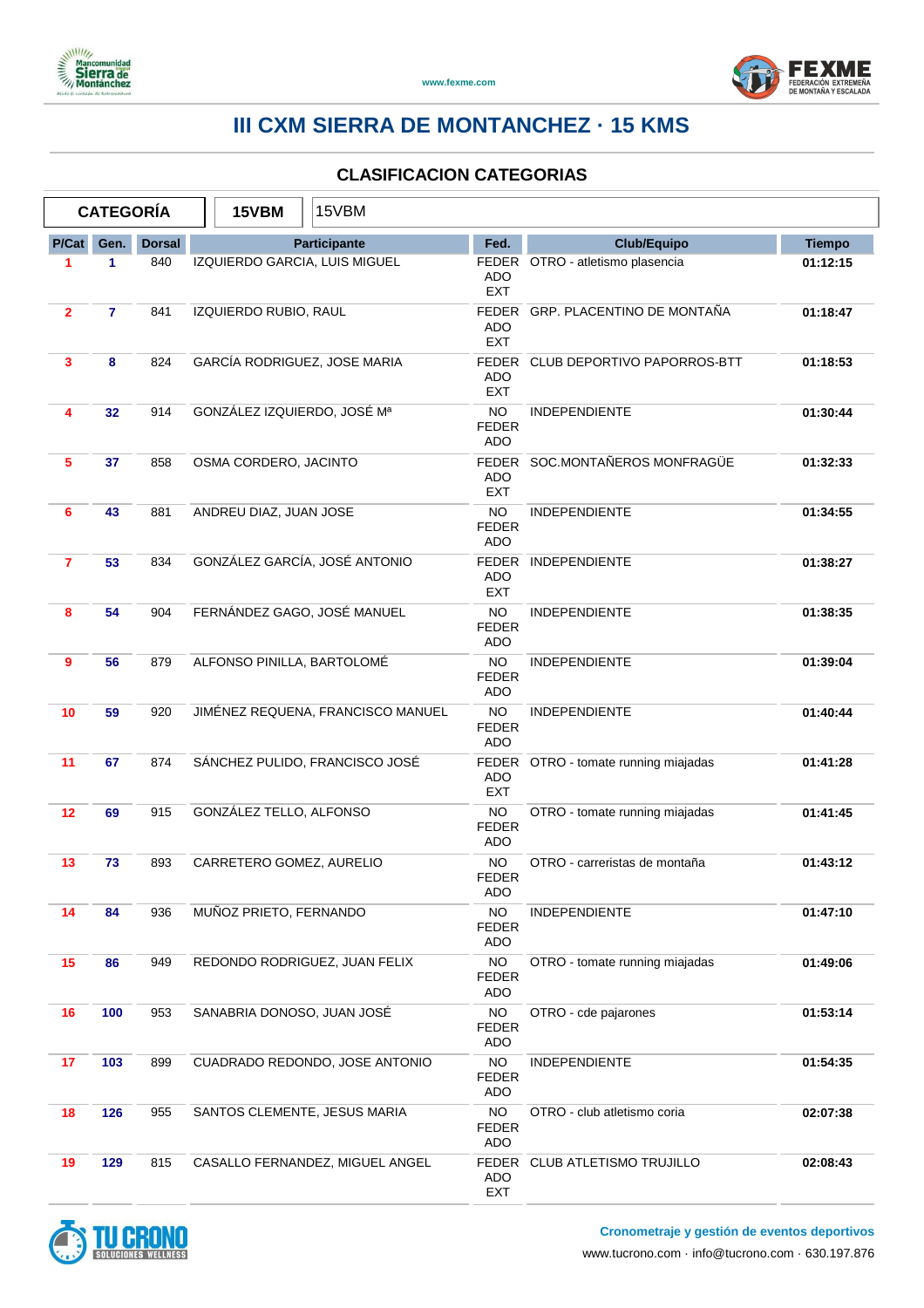



| P/Cat Gen. |     | Dorsal | <b>Participante</b>       | Fed. | <b>Club/Equipo</b> | <b>Tiempo</b> |
|------------|-----|--------|---------------------------|------|--------------------|---------------|
| 20         | 134 | 941    | PARRA MERCHAN, JOSE RAMON |      | OTRO - toubskal    | 02:11:03      |